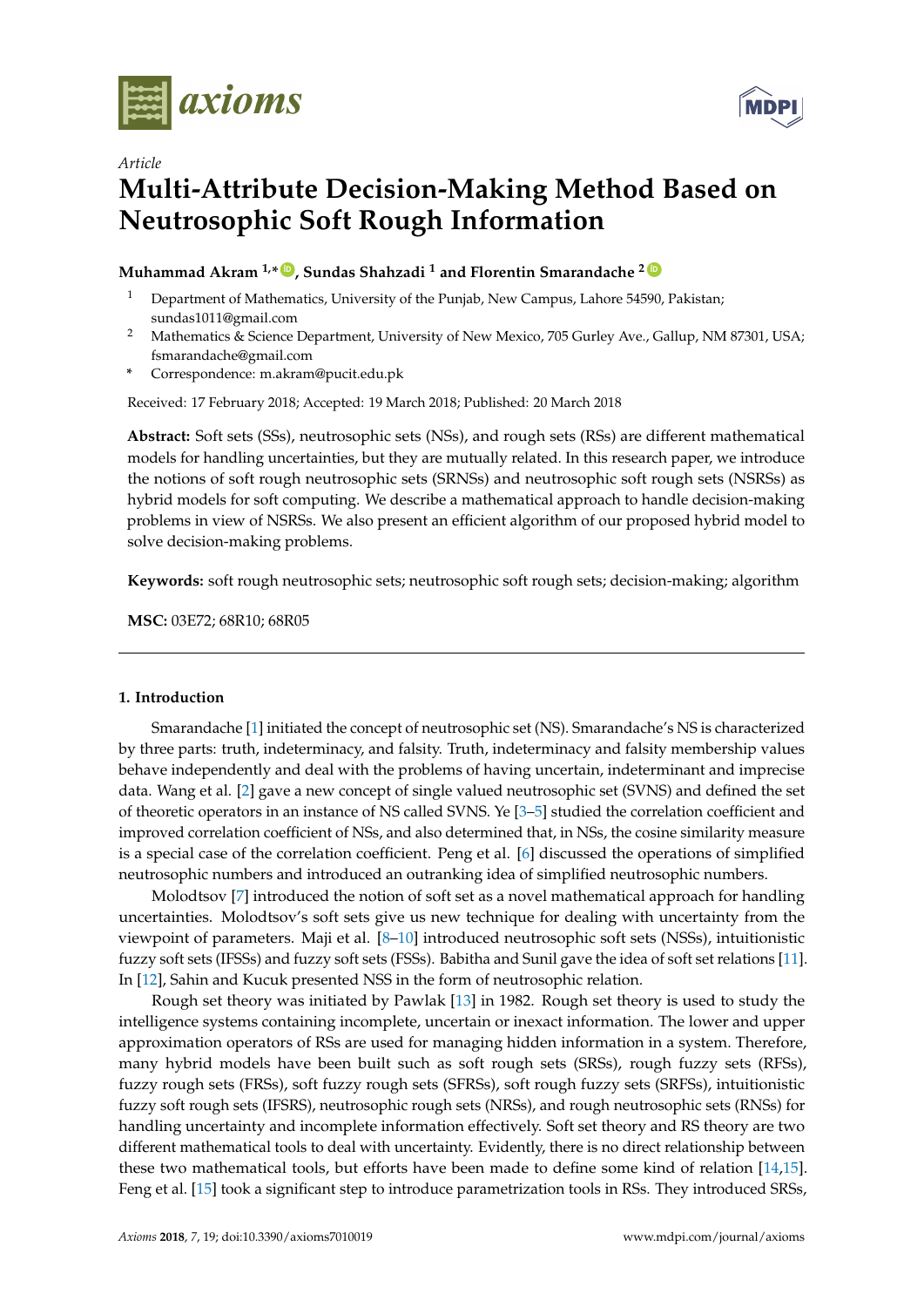in which parameterized subsets of universal sets are elementary building blocks for approximation operators of a subset. Shabir et al. [\[16\]](#page-22-13) introduced another approach to study roughness through SSs, and this approach is known as modified SRSs (MSR-sets). In MSR-sets, some results proved to be valid that failed to hold in SRSs. Feng et al. [\[17\]](#page-22-14) introduced a modification of Pawlak approximation space known as soft approximation space (SAS) in which SAS SRSs were proposed. Moreover, they introduced soft rough fuzzy approximation operators in SAS and initiated a idea of SRFSs, which is an extension of RFSs introduced by Dubois and Prade [\[18\]](#page-22-15) . Meng et al. [\[19\]](#page-22-16) provide further discussion of the combination of SSs, RSs and FSs. In various decision-making problems, RSs have been used. The existing results of RSs and other extended RSs such as RFSs, generalized RFSs, SFRSs and IFRSs based decision-making models have their advantages and limitations [\[20](#page-22-17)[,21\]](#page-22-18). In a different way, RS approximations have been constructed into the IF environment and are known as IFRSs, RIFSs and generalized IFRSs [\[22–](#page-22-19)[24\]](#page-22-20). Zhang et al. [\[25,](#page-22-21)[26\]](#page-22-22) presented the notions of SRSs, SRIFSs, and IFSRSs, its application in decision-making, and also introduced generalized IFSRSs. Broumi et al. [\[27](#page-22-23)[,28\]](#page-22-24) developed a hybrid structure by combining RSs and NSs, called RNSs. They also presented interval valued neutrosophic soft rough sets by combining interval valued neutrosophic soft sets and RSs. Yang et al. [\[29\]](#page-22-25) proposed single valued neutrosophic rough sets (SVNRSs) by combining SVNSs and RSs, and established an algorithm for decision-making problems based on SVNRSs in two universes. For some papers related to NSs and multi-criteria decision-making (MCDM), the readers are referred to [\[30–](#page-23-0)[38\]](#page-23-1). The notion of SRNSs is a extension of SRSs, SRIFSs, IFSRSs, introduced by Zhang et al. motivated by the idea of single valued neutrosophic rough sets (SVNRSs) introduced, we extend the single valued neutrosophic rough sets' lower and upper approximations to the case of a neutrosophic soft rough set. The concept of a neutrosophic soft rough set is introduced by coupling both the neutrosophic soft sets and rough sets. In this research paper, we introduce the notions of SRNSs and NSRSs as hybrid models for soft computing. Approximation operators of SRNSs and NSRSs are described and their relevant properties are investigated in detail. We describe a mathematical approach to handle decision-making problems in view of NSRSs. We also present an efficient algorithm of our proposed hybrid model to solve decision-making problems.

#### **2. Construction of Soft Rough Neutrosophic Sets**

In this section, we introduce the notions of SRNSs by combining soft sets with RNSs and soft rough neutrosophic relations (SRNRs). Soft rough neutrosophic sets consist of two basic components, namely neutrosophic sets and soft relations, which are the mathematical basis of SRNSs. The basic idea of soft rough neutrosophic sets is based on the approximation of sets by a couple of sets known as the lower soft rough neutrosophic approximation and the upper soft rough neutrosophic approximation of a set. Here, the lower and upper approximation operators are based on an arbitrary soft relation. The concept of soft rough neutrosophic sets is an extension of the crisp set, rough set for the study of intelligent systems characterized by inexact, uncertain or insufficient information. It is a useful tool for dealing with uncertainty or imprecision information. The concept of neutrosophic soft sets is powerful logic to handle indeterminate and inconsistent situations, and the theory of rough neutrosophic sets is also powerful mathematical logic to handle incompleteness. We introduce the notions of soft rough neutrosophic sets (SRNSs) and neutrosophic soft rough sets (NSRSs) as hybrid models for soft computing. The rating of all alternatives is expressed with the upper soft rough neutrosophic approximation and lower soft rough neutrosophic approximation operator and the pair of neutrosophic sets that are characterized by truth-membership degree, indeterminacy-membership degree, and falsity-membership degree from the view point of parameters.

<span id="page-1-0"></span>**Definition 1.** *Let Y be an initial universal set and M a universal set of parameters. For an arbitrary soft relation* P over  $Y\times M$ , let  $P_s:Y\to \mathcal{N}(M)$  be a set-valued function defined as  $P_s(u)=\{k\in |M|~(u,k)\in |P\}$ ,  $u\in Y.$ 

Let  $(Y, M, P)$  be an SAS. For any NS  $C = \{(k, T_C(k), I_C(k), F_C(k)) | k \in M\} \in \mathcal{N}(M)$ , where  $\mathcal{N}(M)$ *is a neutrosophic power set of parameter set M*, *the lower soft rough neutrosophic approximation (LSRNA) and*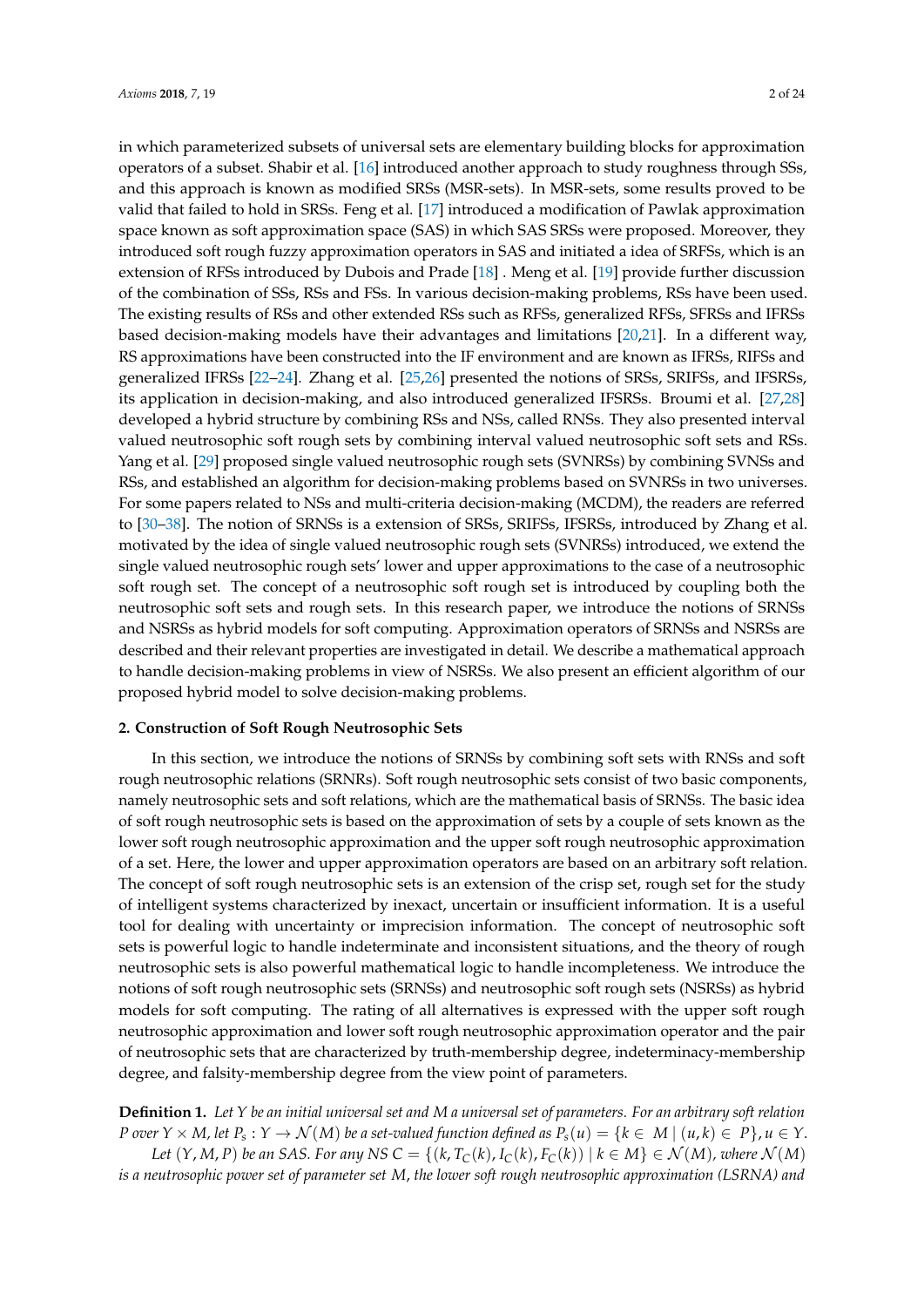*the upper soft rough neutrosophic approximation (USRNA) operators of C w.r.t* (*Y*, *M*, *P*) *denoted by P*(*C*) *and*  $\overline{P}(C)$ , *are, respectively, defined as follows:* 

$$
\overline{P}(C) = \{ (u, T_{\overline{P}(C)}(u), I_{\overline{P}(C)}(u), F_{\overline{P}(C)}(u)) \mid u \in Y \},\
$$
  

$$
\underline{P}(C) = \{ (u, T_{\underline{P}(C)}(u), I_{\underline{P}(C)}(u), F_{\underline{P}(C)}(u)) \mid u \in Y \},\
$$

*where*

$$
T_{\overline{P}(C)}(u) = \bigvee_{k \in P_s(u)} T_C(k), \quad I_{\overline{P}(C)}(u) = \bigwedge_{k \in P_s(u)} I_C(k), \quad F_{\overline{P}(C)}(u) = \bigwedge_{k \in P_s(u)} F_C(k),
$$
  

$$
T_{\underline{P}(C)}(u) = \bigwedge_{k \in P_s(u)} T_C(k), \quad I_{\underline{P}(C)}(u) = \bigvee_{k \in P_s(u)} I_C(k), \quad F_{\underline{P}(C)}(u) = \bigvee_{k \in P_s(u)} F_C(k).
$$

*It is observed that*  $\overline{P}(C)$  *and*  $\underline{P}(C)$  *are two NSs on Y*,  $\underline{P}(C)$ ,  $\overline{P}(C)$  :  $\mathcal{N}(M) \to \mathcal{P}(Y)$  *are referred to as the LSRNA and the USRNA operators, respectively. The pair*  $(\underline{P}(C), \overline{P}(C))$  *is called SRNS of C* w.r.t  $(Y, M, P)$ *.* 

**Remark 1.** *Let*  $(Y, M, P)$  *be an SAS. If*  $C \in IF(M)$  *and*  $C \in P(M)$ *, where*  $IF(M)$  *and*  $P(M)$  *are intuitionistic fuzzy power set and crisp power set of M, respectively. Then, the above SRNA operators P*(*C*) *and P*(*C*) *degenerate to SRIFA and SRA operators, respectively. Hence, SRNA operators are an extension of SRIFA and SRA operators.*

<span id="page-2-1"></span><span id="page-2-0"></span>**Example 1.** *Suppose that*  $Y = \{w_1, w_2, w_3, w_4, w_5\}$  *is the set of five careers under observation, and Mr.* X *wants to select best suitable career. Let*  $M = \{k_1, k_2, k_3, k_4\}$  *be a set of decision parameters. The parameters k*1, *k*2, *k*<sup>3</sup> *and k*<sup>4</sup> *stand for "aptitude", "work value", "skill" and "recent advancement", respectively. Mr. X describes the "most suitable career" by defining a soft relation P from Y to M, which is a crisp soft set as shown in Table [1.](#page-2-0)*

| $\boldsymbol{P}$ | $w_1$ | $w_2$ | $w_3$ | $w_4$ | $w_5$    |
|------------------|-------|-------|-------|-------|----------|
| $k_1$            |       |       | 0     |       | 0        |
| $k_2$            | 0     |       |       | 0     |          |
| $k_3$            | 0     |       | 0     | 0     | $^{(1)}$ |
| $k_4$            |       |       |       | 0     |          |

**Table 1.** Crisp soft relation *P*.

 $P_s$  :  $Y \rightarrow \mathcal{N}(M)$  *is a set valued function, and we have*  $P_s(w_1) = \{k_1, k_4\}, P_s(w_2) = \{k_1, k_4\}$  ${k_1, k_2, k_3, k_4}, P_s(w_3) = {k_2, k_4}, P_s(w_4) = {k_1}$  and  $P_s(w_5) = {k_2, k_4}.$  Mr. X gives most the favorable *parameter object C, which is an NS defined as follows:*

 $C = \{(k_1, 0.2, 0.5, 0.6), (k_2, 0.4, 0.3, 0.2), (k_3, 0.2, 0.4, 0.5), (k_4, 0.6, 0.2, 0.1)\}.$ 

*From the Definition [1,](#page-1-0) we have*

$$
T_{\overline{P}(C)}(w_1) = \bigvee_{k \in P_s(w_1)} T_C(k) = \bigvee \{0.2, 0.6\} = 0.6,
$$
  
\n
$$
I_{\overline{P}(C)}(w_1) = \bigwedge_{k \in P_s(w_1)} I_C(k) = \bigwedge \{0.5, 0.2\} = 0.2,
$$
  
\n
$$
F_{\overline{P}(C)}(w_1) = \bigwedge_{k \in P_s(w_1)} F_C(k) = \bigwedge \{0.6, 0.1\} = 0.1,
$$
  
\n
$$
T_{\overline{P}(C)}(w_2) = 0.6, \quad I_{\overline{P}(C)}(w_2) = 0.2, \quad F_{\overline{P}(C)}(w_2) = 0.1,
$$
  
\n
$$
T_{\overline{P}(C)}(w_3) = 0.6, \quad I_{\overline{P}(C)}(w_3) = 0.2, \quad F_{\overline{P}(C)}(w_3) = 0.1,
$$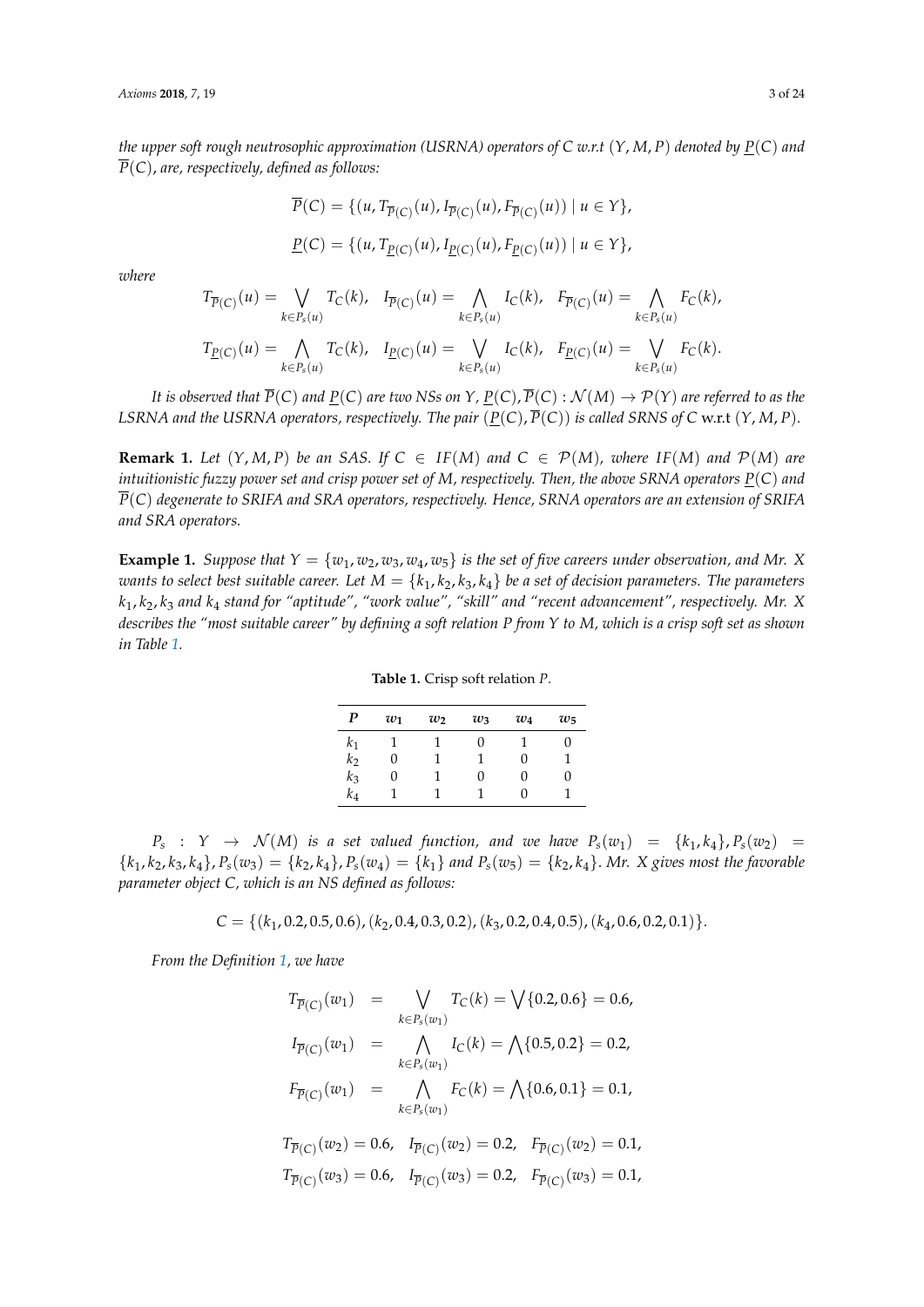$$
T_{\overline{P}(C)}(w_4) = 0.2, \quad I_{\overline{P}(C)}(w_4) = 0.5, \quad F_{\overline{P}(C)}(w_4) = 0.6,
$$
  

$$
T_{\overline{P}(C)}(w_5) = 0.6, \quad I_{\overline{P}(C)}(w_5) = 0.2, \quad F_{\overline{P}(C)}(w_5) = 0.1.
$$

*Similarly,*

$$
T_{\underline{P}(C)}(w_1) = \bigwedge_{k \in P_s(w_1)} T_C(k) = \bigwedge \{0.2, 0.6\} = 0.2,
$$
  
\n
$$
I_{\underline{P}(C)}(w_1) = \bigvee_{k \in P_s(w_1)} I_C(k) = \bigvee \{0.5, 0.2\} = 0.5,
$$
  
\n
$$
F_{\underline{P}(C)}(w_1) = \bigvee_{k \in P_s(w_1)} F_C(k) = \bigvee \{0.6, 0.1\} = 0.6,
$$
  
\n
$$
T_{\underline{P}(C)}(w_2) = 0.2, \quad I_{\underline{P}(C)}(w_2) = 0.5, \quad F_{\underline{P}(C)}(w_2) = 0.6,
$$
  
\n
$$
T_{\underline{P}(C)}(w_3) = 0.4, \quad I_{\underline{P}(C)}(w_3) = 0.3, \quad F_{\underline{P}(C)}(w_3) = 0.2,
$$
  
\n
$$
T_{\underline{P}(C)}(w_4) = 0.2, \quad I_{\underline{P}(C)}(w_4) = 0.5, \quad F_{\underline{P}(C)}(w_4) = 0.6,
$$
  
\n
$$
T_{\underline{P}(C)}(w_5) = 0.4, \quad I_{\underline{P}(C)}(w_5) = 0.3, \quad F_{\underline{P}(C)}(w_5) = 0.2.
$$

*Thus, we obtain*

$$
\overline{P}(C) = \{(w_1, 0.6, 0.2, 0.1), (w_2, 0.6, 0.2, 0.1), (w_3, 0.6, 0.2, 0.1), (w_4, 0.2, 0.5, 0.6), (w_5, 0.6, 0.2, 0.1)\},\
$$
  
\n
$$
\underline{P}(C) = \{(w_1, 0.2, 0.5, 0.6), (w_2, 0.2, 0.5, 0.6), (w_3, 0.4, 0.3, 0.2), (w_4, 0.2, 0.5, 0.6), (w_5, 0.4, 0.3, 0.2)\}.
$$

*Hence,*  $(\underline{P}(C), \overline{P}(C))$  *is an SRNS of C.* 

**Theorem 1.** Let  $(Y, M, P)$  be an SAS. Then, the LSRNA and the USRNA operators  $\underline{P}(C)$  and  $\overline{P}(C)$  satisfy *the following properties for all*  $C, D \in \mathcal{N}(M)$ *:* 

- (i)  $\overline{P}(C) = \sim \underline{P}(\sim C)$ , (ii)  $\underline{P}(C \cap D) = \underline{P}(C) \cap \underline{P}(D)$ , (iii)  $C \subseteq D \Rightarrow P(C) \subseteq P(D)$ ,  $P(C \cup D) \supseteq P(C) \cup P(D)$ , (v)  $\underline{P}(C) = \sim \overline{P}(\sim C)$ , (vi)  $\overline{P}(C \cup D) = \overline{P}(C) \cup \overline{P}(D)$ , (vii)  $C \subseteq D \Rightarrow \overline{P}(C) \subseteq \overline{P}(D)$ ,
- $(\text{viii}) \overline{P}(C \cap D) \subseteq \overline{P}(C) \cap \overline{P}(D)$ ,

*where*  $\sim$  *C is the complement of C.* 

**Proof.** (i) By definition of SRNS, we have

$$
\sim C = \{ (k, F_C(k), 1 - I_C(k), T_C(k)) \},
$$
  
\n
$$
\underline{P}(\sim C) = \{ (u, T_{\underline{P}(\sim C)}(u), I_{\underline{P}(\sim C)}(u), F_{\underline{P}(\sim C)}(u)) \mid u \in Y \},
$$
  
\n
$$
\sim \underline{P}(\sim C) = \{ (u, F_{\underline{P}(\sim C)}(u), 1 - I_{\underline{P}(\sim C)}(u), T_{\underline{P}(\sim C)}(u)) \mid u \in Y \},
$$

where

$$
F_{\underline{P}(\sim C)}(u) = \bigvee_{k \in P_s(u)} T_C(k), \ I_{\underline{P}(\sim C)}(u) = \bigvee_{k \in P_s(u)} (1 - I_C(k)), \ T_{\underline{P}(\sim C)}(u) = \bigwedge_{k \in P_s(u)} F_C(k).
$$

Hence,  $\sim P(\sim C) = \overline{P}(C)$ .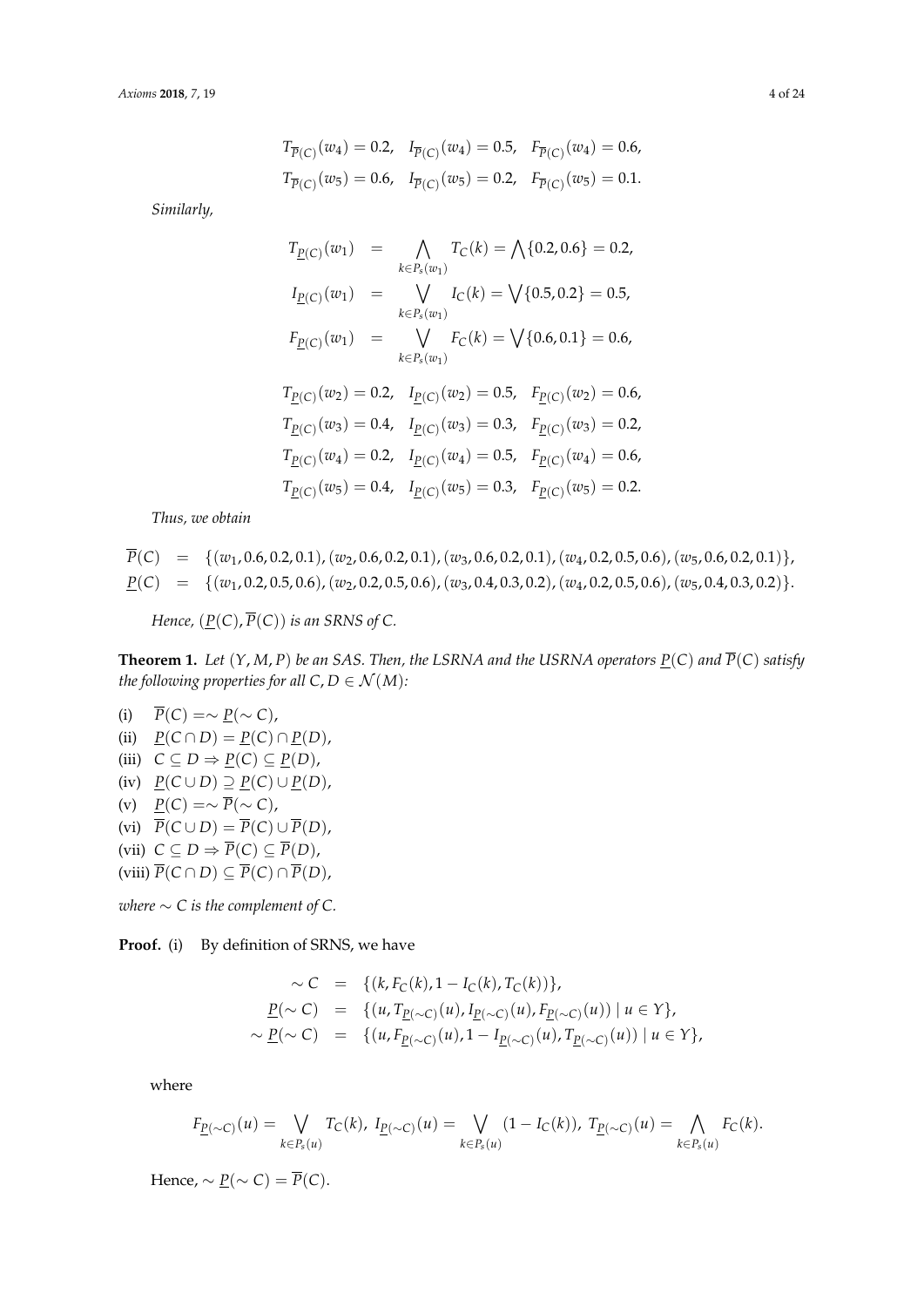(ii)

$$
\underline{P}(C \cap D) = \{ (u, T_{\underline{P}(C \cap D)}(u), I_{\underline{P}(C \cap D)}(u), F_{\underline{P}(C \cap D)}(u)) \mid u \in Y \}
$$
\n
$$
= \{ (u, \bigwedge_{k \in P_s(u)} T_{(C \cap D)}(k), \bigvee_{k \in P_s(u)} I_{(C \cap D)}(k), \bigvee_{k \in P_s(u)} F_{(C \cap D)}(k)) \mid u \in Y \}
$$
\n
$$
= \{ (u, \bigwedge_{k \in P_s(u)} (T_C(k) \land T_D(k)), \bigvee_{k \in P_s(u)} (I_C(k) \lor I_D(k)),
$$
\n
$$
= \bigvee_{k \in P_s(u)} (F_C(k) \lor F_D(k)) \mid u \in Y \}
$$
\n
$$
= \{ (u, T_{\underline{P}(C)}(u) \land T_{\underline{P}(D)}(u), I_{\underline{P}(C)}(u) \lor I_{\underline{P}(D)}(u), F_{\underline{P}(C)}(u) \lor F_{\underline{P}(D)}(u)) \mid u \in Y \}
$$
\n
$$
= \underline{P}(C) \cap \underline{P}(D).
$$

(iii) It can be easily proved by Definition [1.](#page-1-0)

(iv)

$$
T_{\underline{P}(C \cup D)}(u) = \bigwedge_{k \in P_s(u)} T_{C \cup D}(k)
$$
  
\n
$$
= \bigwedge_{k \in P_s(u)} (T_C(k) \vee T_D(k))
$$
  
\n
$$
\geq (\bigwedge_{k \in P_s(u)} T_C(k) \vee \bigwedge_{k \in P_s(u)} T_D(k))
$$
  
\n
$$
\geq (T_{\underline{P}(C)}(u) \vee T_{\underline{P}(D)}(u)),
$$
  
\n
$$
T_{\underline{P}(C \cup D)}(u) \geq T_{\underline{P}(C)}(u) \cup T_{\underline{P}(D)}(u).
$$

Similarly, we can prove that

$$
I_{\underline{P}(C \cup D)}(u) \leq I_{\underline{P}(C)}(u) \cup I_{\underline{P}(D)}(u),
$$
  

$$
F_{\underline{P}(C \cup D)}(u) \leq F_{\underline{P}(C)}(u) \cup F_{\underline{P}(D)}(u).
$$

Thus,  $\underline{P}(C \cup D) \supseteq \underline{P}(C) \cup \underline{P}(D)$ .

The properties (v)–(viii) of the USRNA  $\overline{P}(C)$  can be easily proved similarly.  $\Box$ 

**Example 2.** *Considering Example [1,](#page-2-1) we have*

$$
\sim C = \{ (k_1, 0.6, 0.5, 0.2), (k_2, 0.2, 0.7, 0.4), (k_3, 0.5, 0.6, 0.2), (k_4, 0.1, 0.8, 0.6) \},
$$
  
\n
$$
\overline{P}(\sim C) = \{ (w_1, 0.6, 0.5, 0.2), (w_2, 0.6, 0.5, 0.2), (w_3, 0.2, 0.7, 0.4), (w_4, 0.6, 0.5, 0.2), (w_5, 0.2, 0.7, 0.4) \},
$$
  
\n
$$
\sim \overline{P}(\sim C) = \{ (w_1, 0.2, 0.5, 0.6), (w_2, 0.2, 0.5, 0.6), (w_3, 0.4, 0.3, 0.2), (w_4, 0.2, 0.5, 0.6), (w_5, 0.4, 0.3, 0.2) \},
$$
  
\n
$$
= \underline{P}(C).
$$
  
\nLet  $D = \{(k_1, 0.4, 0.2, 0.6), (k_2, 0.5, 0.3, 0.2), (k_3, 0.5, 0.5, 0.1), (k_4, 0.6, 0.4, 0.7) \},$   
\n
$$
\underline{P}(D) = \{(w_1, 0.4, 0.4, 0.7), (w_2, 0.4, 0.5, 0.6), (w_3, 0.5, 0.4, 0.7), (w_4, 0.4, 0.2, 0.6), (w_5, 0.5, 0.4, 0.7)\},
$$
  
\n
$$
C \cap D = \{(k_1, 0.2, 0.5, 0.6), (k_2, 0.4, 0.3, 0.2), (k_3, 0.2, 0.5, 0.5), (k_4, 0.6, 0.4, 0.7)\},
$$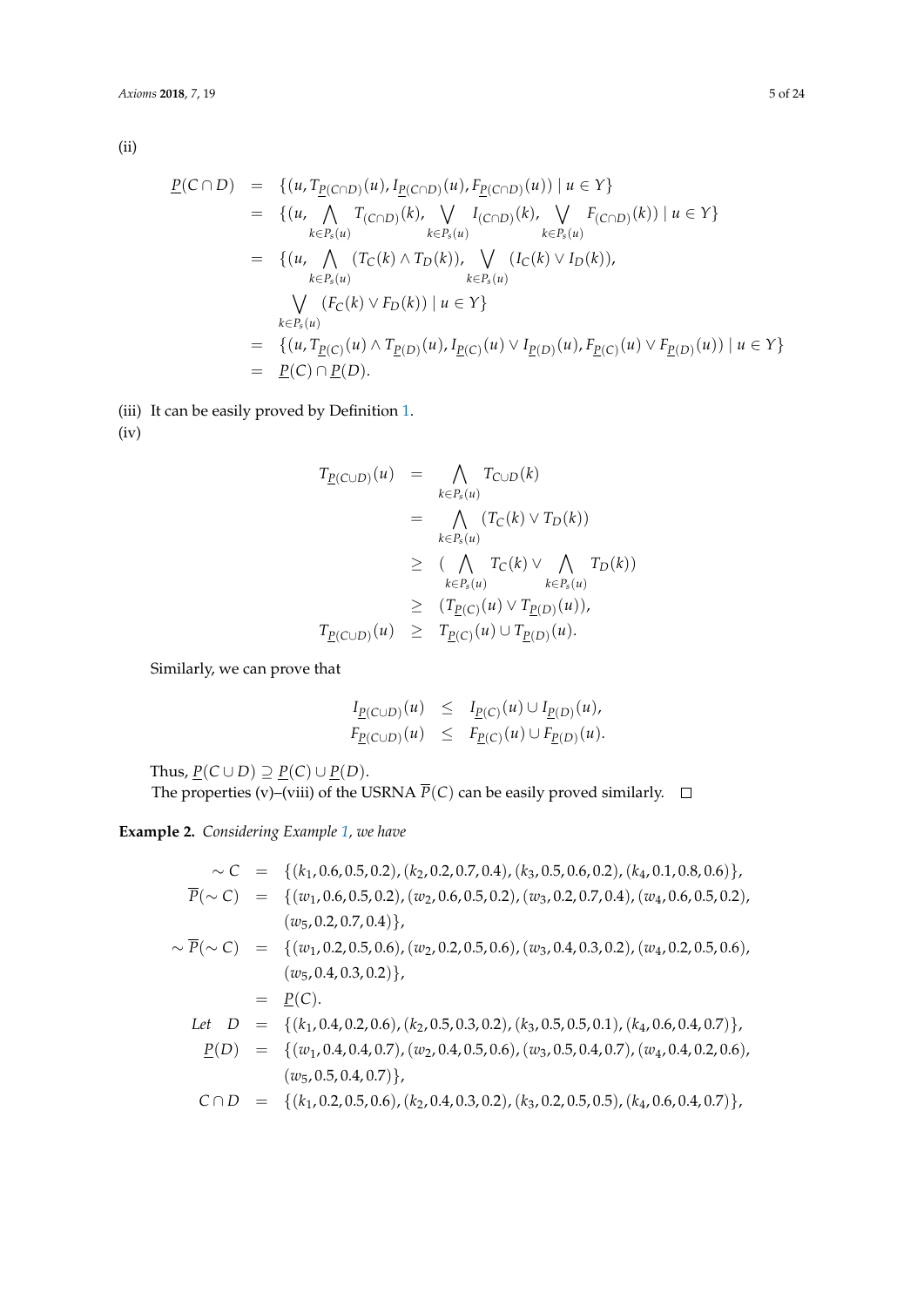$$
\underline{P}(C \cap D) = \{(w_1, 0.2, 0.5, 0.7), (w_2, 0.2, 0.5, 0.6), (w_3, 0.4, 0.4, 0.7), (w_4, 0.2, 0.5, 0.6), (w_5, 0.4, 0.4, 0.7)\}
$$
\n
$$
P(C) \cap \underline{P}(D) = \{(w_1, 0.2, 0.5, 0.7), (w_2, 0.2, 0.5, 0.6), (w_3, 0.4, 0.4, 0.7), (w_4, 0.2, 0.5, 0.6), (w_5, 0.4, 0.4, 0.7)\}
$$
\n
$$
P(C \cap D) = \underline{P}(C) \cap \underline{P}(D),
$$
\n
$$
C \cup D = \{(k_1, 0.4, 0.2, 0.6), (k_2, 0.5, 0.3, 0.2), (k_3, 0.5, 0.4, 0.1), (k_4, 0.6, 0.2, 0.1)\}
$$
\n
$$
\underline{P}(C \cup D) = \{(w_1, 0.4, 0.2, 0.6), (w_2, 0.4, 0.4, 0.6), (w_3, 0.5, 0.3, 0.2), (w_4, 0.4, 0.2, 0.6), (w_5, 0.5, 0.3, 0.2)\}
$$
\n
$$
P(C) \cup \underline{P}(D) = \{(w_1, 0.4, 0.4, 0.6), (w_2, 0.4, 0.5, 0.6), (w_3, 0.5, 0.3, 0.2), (w_4, 0.4, 0.2, 0.6), (w_5, 0.5, 0.3, 0.2)\}
$$

*Clearly,*  $P(C \cup D) \supseteq P(C) \cup P(D)$ . Hence, properties of the LSRNA operator hold, and we can easily *verify the properties of the USRNA operator.*

The conventional soft set is a mapping from a parameter to the subset of universe and let (*P*, *M*) be a crisp soft set. In [\[11\]](#page-22-8), Babitha and Sunil introduced the concept of soft set relation. Now, we present the constructive definition of SRNR by using a soft relation *R* from  $M \times M = \hat{M}$  to  $\mathcal{P}(Y \times Y = \hat{Y})$ , where *Y* is a universal set and *M* is a set of parameter.

**Definition 2.** *A SRNR*  $(\underline{R}(D), \overline{R}(D))$  *on Y is a SRNS, R* :  $\acute{M} \rightarrow \mathcal{P}(\acute{Y})$  *is a soft relation on Y defined by* 

$$
R(k_i k_j) = \{u_i u_j \mid \exists u_i \in P(k_i), u_j \in P(k_j)\}, u_i u_j \in \hat{Y}.
$$

Let  $R_s: \acute{Y} \rightarrow \mathcal{P}(\acute{M})$  be a set-valued function by

$$
R_s(u_iu_j)=\{k_ik_j\in \acute{M}\mid (u_iu_j,k_ik_j)\in R\},\ u_iu_j\in \acute{Y}.
$$

*For any D*  $\in$   $\mathcal{N}(\hat{M})$ , *the USRNA and the LSRNA operators of D w.r.t*  $(\hat{Y}, \hat{M}, R)$  *defined as follows:* 

$$
\overline{R}(D) = \{ (u_i u_j, T_{\overline{R}(D)}(u_i u_j), I_{\overline{R}(D)}(u_i u_j), F_{\overline{R}(D)}(u_i u_j)) | u_i u_j \in \acute{Y} \},\
$$
  

$$
\underline{R}(D) = \{ (u_i u_j, T_{\underline{R}(D)}(u_i u_j), I_{\underline{R}(D)}(u_i u_j), F_{\underline{R}(D)}(u_i u_j)) | u_i u_j \in \acute{Y} \},
$$

*where*

$$
T_{\overline{R}(D)}(u_iu_j) = \bigvee_{k_ik_j \in R_s(u_iu_j)} T_D(k_ik_j), \quad I_{\overline{R}(D)}(u_iu_j) = \bigwedge_{k_ik_j \in R_s(u_iu_j)} I_D(k_ik_j),
$$
  

$$
F_{\overline{R}(D)}(u_iu_j) = \bigwedge_{k_ik_j \in R_s(u_iu_j)} F_D(k_ik_j),
$$

$$
T_{\underline{R}(D)}(u_i u_j) = \bigwedge_{k_i k_j \in R_s(u_i u_j)} T_D(k_i k_j), \quad I_{\underline{R}(D)}(u_i u_j) = \bigvee_{k_i k_j \in R_s(u_i u_j)} I_D(k_i k_j),
$$
  

$$
F_{\underline{R}(D)}(u_i u_j) = \bigvee_{k_i k_j \in R_s(u_i u_j)} F_D(k_i k_j).
$$

*The pair*  $(\underline{R}(D), \overline{R}(D))$  *is called SRNR and*  $\underline{R}, \overline{R} : \mathcal{N}(\hat{M}) \to \mathcal{P}(\hat{Y})$  *are called the LSRNA and the USRNA operators, respectively.*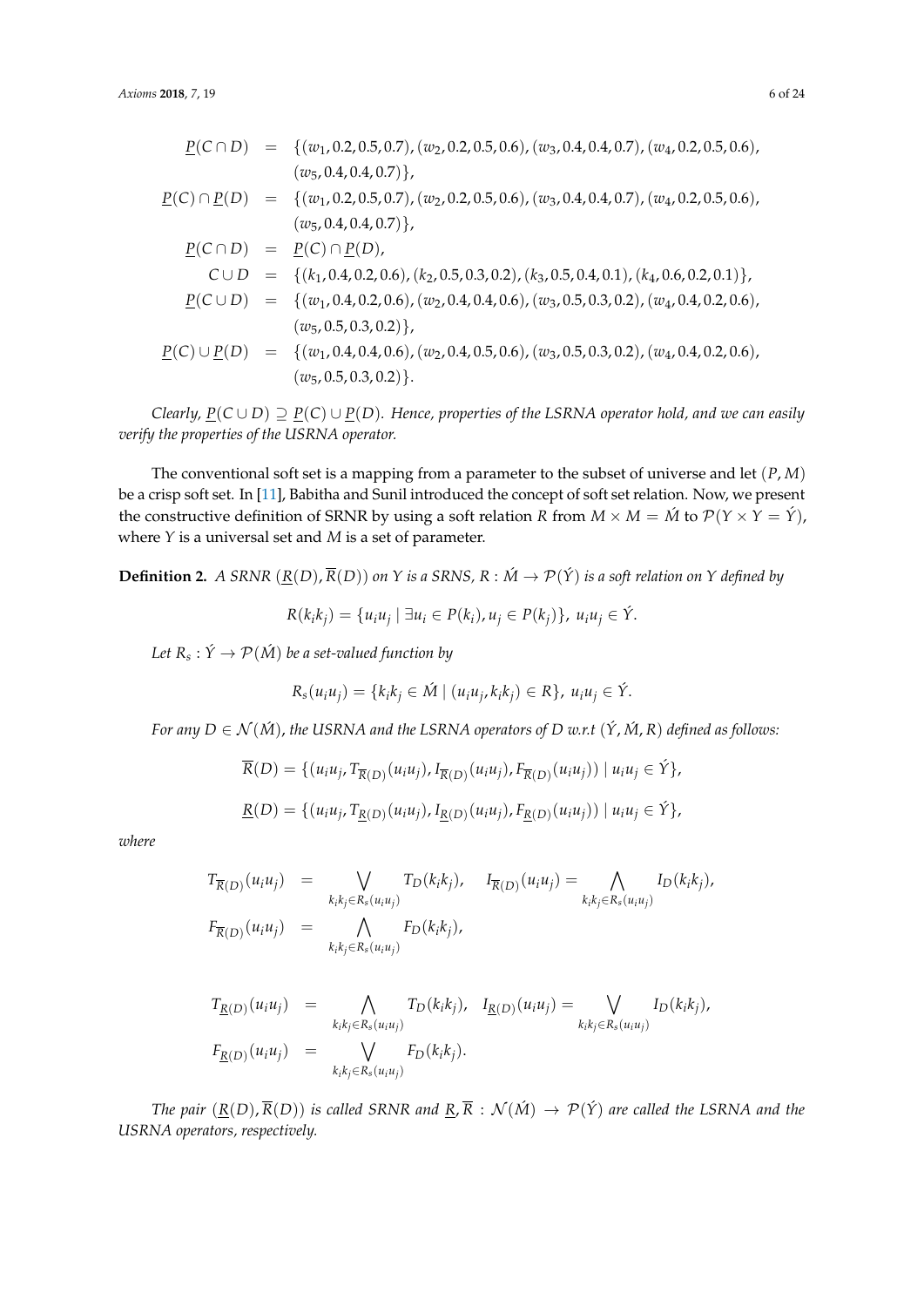**Remark 2.** *For an NS D on M and an NS C on M,* ´

$$
T_D(k_ik_j) \leq \min_{k_i \in M} \{T_C(k_i)\},
$$
  
\n
$$
I_D(k_ik_j) \leq \min_{k_i \in M} \{I_C(k_i)\},
$$
  
\n
$$
F_D(k_ik_j) \leq \min_{k_i \in M} \{F_C(k_i)\}.
$$

*According to the definition of SRNR, we get*

$$
T_{\overline{R}(D)}(u_i u_j) \leq \min\{T_{\overline{R}(C)}(u_i), T_{\overline{R}(C)}(u_j)\},
$$
  
\n
$$
I_{\overline{R}(D)}(u_i u_j) \leq \max\{I_{\overline{R}(C)}(u_i), I_{\overline{R}(C)}(u_j)\},
$$
  
\n
$$
F_{\overline{R}(D)}(u_i u_j) \leq \max\{F_{\overline{R}(C)}(u_i), F_{\overline{R}(C)}(u_j)\}.
$$

*Similarly, for the LSRNA operator R*(*D*)*,*

 $T_{\underline{R}(D)}(u_iu_j) \leq \min\{T_{\underline{R}(C)}(u_i), T_{\underline{R}(C)}(u_j)\},$  $I_{\underline{R}(D)}(u_i u_j) \leq \max\{I_{\underline{R}(C)}(u_i), I_{\underline{R}(C)}(u_j)\},$  $F_{\underline{R}(D)}(u_i u_j) \leq \max\{F_{\underline{R}(C)}(u_i), F_{\underline{R}(C)}(u_j)\}.$ 

<span id="page-6-0"></span>**Example 3.** Let  $Y = \{u_1, u_2, u_3\}$  be a universal set and  $M = \{k_1, k_2, k_3\}$  be a set of parameters. A soft set (*P*, *M*) *on Y can be defined in tabular form (see Table [2\)](#page-6-0) as follows:*

**Table 2.** Soft set (*P*, *M*).

| P              | $u_1$ | $u_2$ | $u_3$             |
|----------------|-------|-------|-------------------|
| $k_1$          | Τ     | ı     | $\mathbf{\Omega}$ |
| k <sub>2</sub> | 0     | O     | 1                 |
| $k_3$          |       | 1     |                   |

<span id="page-6-1"></span>Let  $E = \{u_1u_2, u_2u_3, u_2u_2, u_3u_2\} \subseteq \hat{Y}$  and  $L = \{k_1k_3, k_2k_1, k_3k_2\} \subseteq \hat{M}$ . Then, a soft relation R on E *(from L to E) can be defined in tabular form (see Table [3\)](#page-6-1) as follows:*

**Table 3.** Soft relation *R*.

| R        | $u_1u_2$ | $u_2u_3$ | $u_2u_2$ | $u_3u_2$ |
|----------|----------|----------|----------|----------|
| $k_1k_3$ |          |          |          | 0        |
| $k_2k_1$ | 0        | 0        | 0        |          |
| $k_3k_2$ | 0        |          | 0        | 0        |

*Now, we can define set-valued function R<sup>s</sup> such that*

$$
R_s(u_1u_2) = \{k_1k_3\}, R_s(u_2u_3) = \{k_1k_3, k_3k_2\}, R_s(u_2u_2) = \{k_1k_3\}, R_s(u_3u_2) = \{k_2k_1\}.
$$

*Let C* = {(*k*1, 0.2, 0.4, 0.6),(*k*2, 0.4, 0.5, 0.2),(*k*3, 0.1, 0.2, 0.4)} *be an NS on M, then*  $\overline{R}(C) = \{(u_1, 0.2, 0.2, 0.4), (u_2, 0.2, 0.4, 0.4), (u_3, 0.4, 0.2, 0.2)\},\$  $\underline{R}(C) = \{(u_1, 0.1, 0.4, 0.6), (u_2, 0.1, 0.4, 0.6), (u_3, 0.1, 0.5, 0.4)\},\$ *Let D* = {(*k*1*k*3, 0.1, 0.2, 0.2),(*k*2*k*1, 0.1, 0.1, 0.2),(*k*3*k*2, 0.1, 0.2, 0.1)} *be an NS on L*, *then*  $\overline{R}(D) = \{(u_1u_2, 0.1, 0.2, 0.2), (u_2u_3, 0.1, 0.2, 0.1), (u_2u_2, 0.1, 0.2, 0.2), (u_3u_2, 0.1, 0.1, 0.2)\},\}$  $\underline{R}(D) = \{ (u_1u_2, 0.1, 0.2, 0.2), (u_2u_3, 0.1, 0.2, 0.1), (u_2u_2, 0.1, 0.2, 0.2), (u_3u_2, 0.1, 0.1, 0.2) \}.$ 

*Hence,*  $R(D) = (R(D), \overline{R}(D))$  *is SRNR.*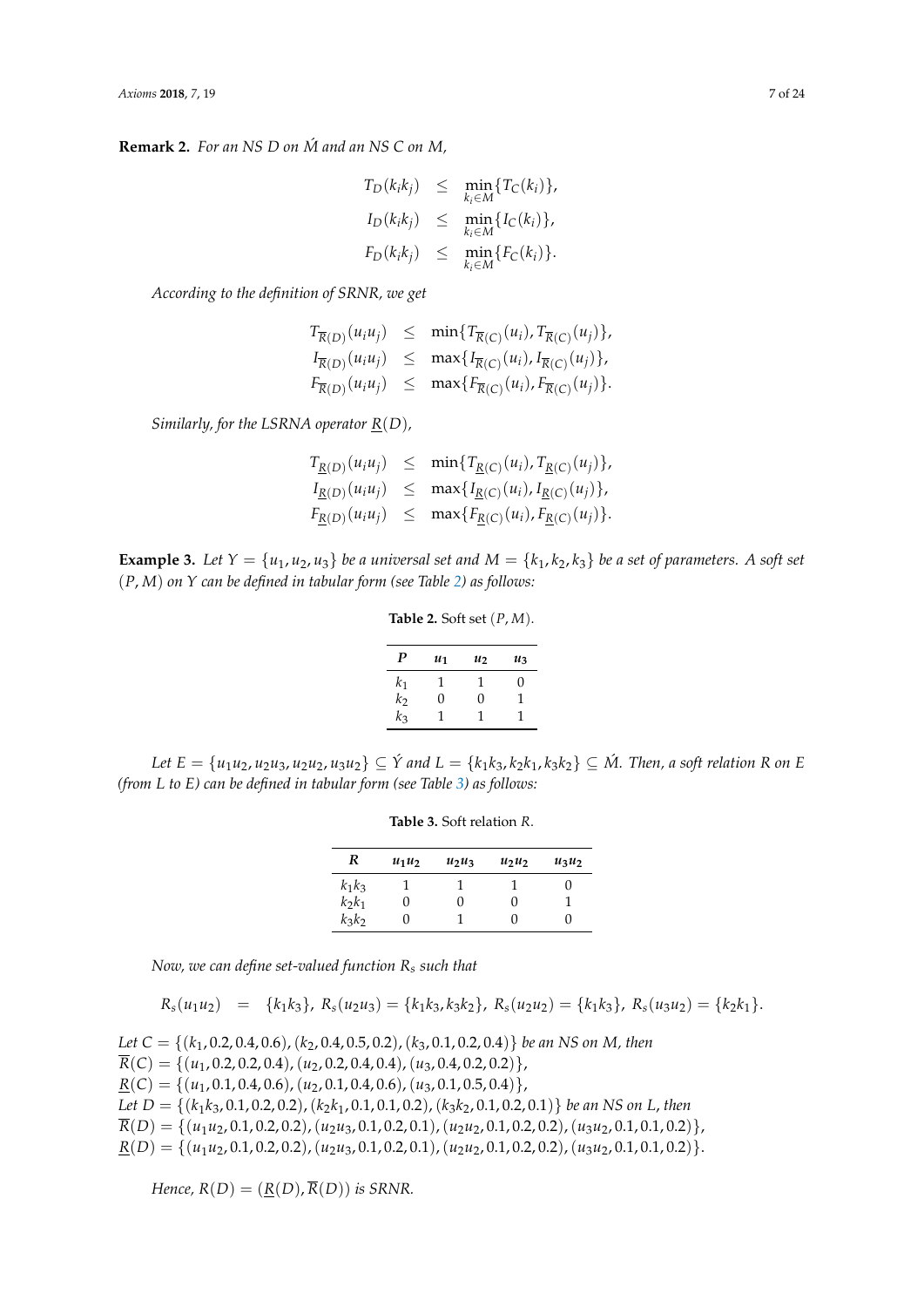#### **3. Construction of Neutrosophic Soft Rough Sets**

In this section, we will introduce the notions of NSRSs, neutrosophic soft rough relations (NSRRs).

<span id="page-7-1"></span>**Definition 3.** *Let Y be an initial universal set and M a universal set of parameters. For an arbitrary neutrosophic soft relation*  $\tilde{P}$  *from Y to M,*  $(Y, M, \tilde{P})$  *is called neutrosophic soft approximation space* (NSAS). *For any NS*  $C \in \mathcal{N}(M)$ , we define the upper neutrosophic soft approximation (UNSA) and the lower *neutrosophic soft approximation (LNSA) operators of C with respect to*  $(Y, M, \tilde{P})$  *denoted by*  $\tilde{P}(C)$  *and*  $\underline{P}(C)$ , *respectively as follows:*

$$
\tilde{P}(C) = \{ (u, T_{\overline{P}(C)}(u), I_{\overline{P}(C)}(u), F_{\overline{P}(C)}(u)) \mid u \in Y \},\
$$
  

$$
\underline{\tilde{P}}(C) = \{ (u, T_{\underline{\tilde{P}}(C)}(u), I_{\underline{\tilde{P}}(C)}(u), F_{\underline{\tilde{P}}(C)}(u)) \mid u \in Y \},\
$$

*where*

$$
T_{\bar{\tilde{P}}(C)}(u) = \bigvee_{k \in M} (T_{\tilde{P}(C)}(u,k) \wedge T_{C}(k)), \quad I_{\bar{\tilde{P}}(C)}(u) = \bigwedge_{k \in M} (I_{\tilde{P}(C)}(u,k) \vee I_{C}(k)),
$$
  
\n
$$
F_{\bar{\tilde{P}}(C)}(u) = \bigwedge_{k \in M} (F_{\tilde{P}(C)}(u,k) \vee F_{C}(k)),
$$
  
\n
$$
T_{\underline{\tilde{P}}(C)}(u) = \bigwedge_{k \in M} (F_{\tilde{P}(C)}(u,k) \vee T_{C}(k)), \quad I_{\underline{\tilde{P}}(C)}(u) = \bigvee_{k \in M} ((1 - I_{\tilde{P}(C)}(u,k)) \wedge I_{C}(k)),
$$
  
\n
$$
F_{\underline{\tilde{P}}(C)}(u) = \bigvee_{k \in M} (T_{\tilde{P}(C)}(u,k) \wedge F_{C}(k)).
$$

*The pair*  $(\tilde{P}(C), \overline{\tilde{P}}(C))$  *is called NSRS of C w.r.t*  $(Y, M, \tilde{P})$ *, and*  $\tilde{P}$  *and*  $\overline{P}$  *are referred to as the LNSRA and the UNSRA operators, respectively.*

**Remark 3.** *A neutrosophic soft relation over*  $Y \times M$  *is actually a neutrosophic soft set on*  $Y$ *. The NSRA operators are defined over two distinct universes Y and M. As we know, universal set Y and parameter set M are two different universes of discourse but have solid relations. These universes can not be considered as identical universes; therefore, the reflexive, symmetric and transitive properties of neutrosophic soft relations from Y to M do not exist.*

*Let*  $\tilde{P}$  *be a neutrosophic soft relation from Y to M, if, for each*  $u \in Y$ *, there exists*  $k \in M$  *such that*  $T_{\tilde{p}}(u,k)=1$ ,  $I_{\tilde{p}}(u,k)=0$ ,  $F_{\tilde{p}}(u,k)=0$ . Then,  $\tilde{P}$  is referred to as a serial neutrosophic soft relation from Y to *parameter set M.*

<span id="page-7-0"></span>**Example 4.** *Suppose that*  $Y = \{w_1, w_2, w_3, w_4\}$  *is the set of careers under consideration, and Mr. X wants to select the most suitable career.*  $M = \{k_1, k_2, k_3\}$  *is a set of decision parameters. Mr. X describes the "most suitable career" by defining a neutrosophic soft set*  $(\tilde{P}, M)$  *on*  $Y$  *that is a neutrosophic relation from*  $Y$  *to*  $M$  *as shown in Table [4.](#page-7-0)*

**Table 4.** Neutrosophic soft relation  $\tilde{P}$ .

| P       | $w_1$           | w               | $w_3$           | $w_4$           |
|---------|-----------------|-----------------|-----------------|-----------------|
| $k_{1}$ | (0.3, 0.4, 0.5) | (0.4, 0.2, 0.3) | (0.1, 0.5, 0.4) | (0.2, 0.3, 0.4) |
| k2      | (0.1, 0.5, 0.4) | (0.3, 0.4, 0.6) | (0.4, 0.4, 0.3) | (0.5, 0.3, 0.8) |
| kz      | (0.3, 0.4, 0.4) | (0.4, 0.6, 0.7) | (0.3, 0.5, 0.4) | (0.5, 0.4, 0.6) |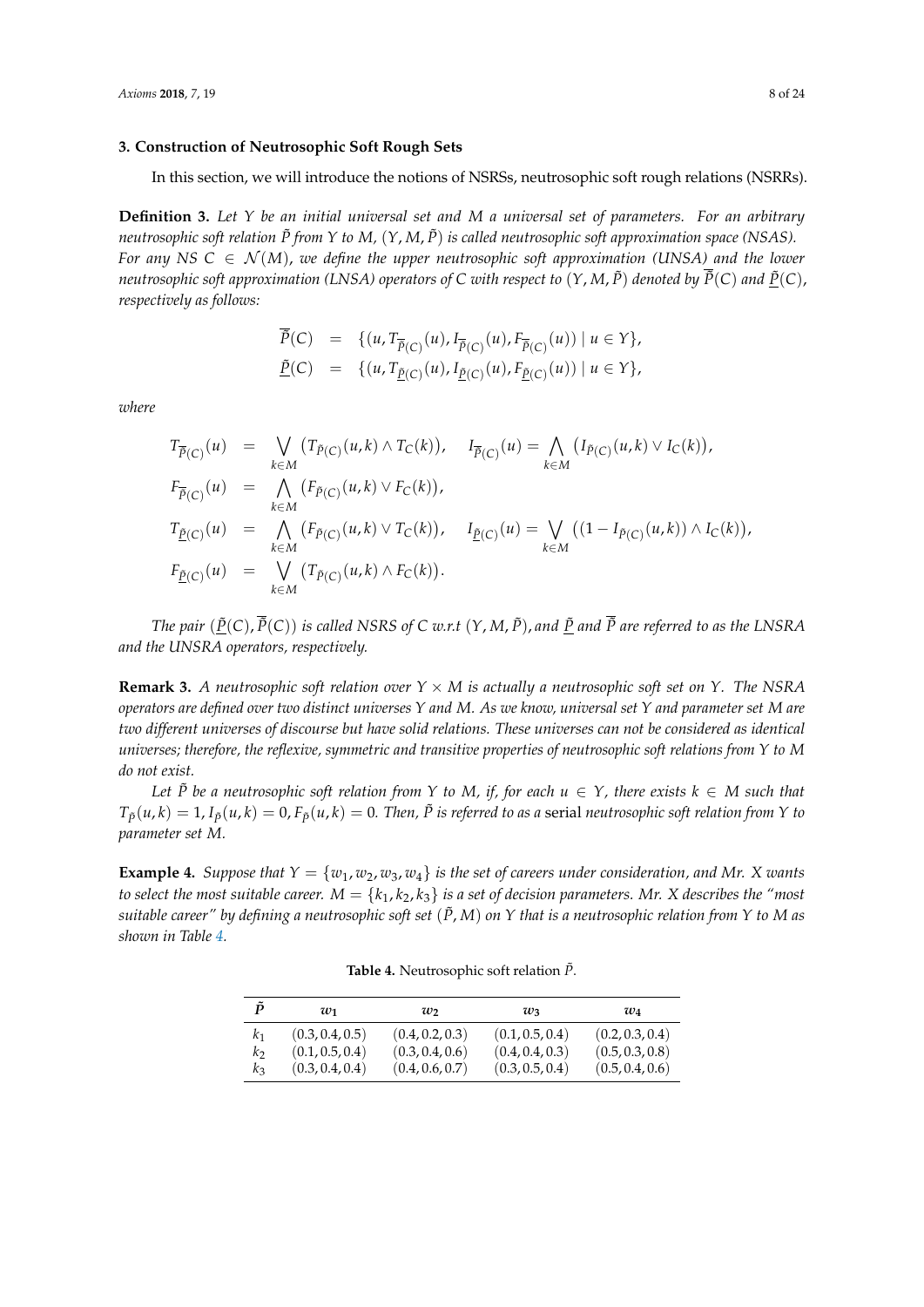*Now, Mr. X gives the most favorable decision object C, which is an NS on M defined as follows: C* = {(*k*1, 0.5, 0.2, 0.4),(*k*2, 0.2, 0.3, 0.1),(*k*3, 0.2, 0.4, 0.6)}*. By Definition [3,](#page-7-1) we have*

$$
T_{\overline{\tilde{P}}(C)}(w_1) = \bigvee_{k \in M} (T_{\tilde{P}(C)}(w_1, k) \wedge T_C(k)) = \bigvee \{0.3, 0.1, 0.2\} = 0.3,
$$
  
\n
$$
I_{\overline{\tilde{P}}(C)}(w_1) = \bigwedge_{k \in M} (I_{\tilde{P}(C)}(w_1, k) \vee I_C(k)) = \bigwedge \{0.4, 0.5, 0.4\} = 0.4,
$$
  
\n
$$
F_{\overline{\tilde{P}}(C)}(w_1) = \bigwedge_{k \in M} (F_{\tilde{P}(C)}(w_1, k) \vee F_C(k)) = \bigwedge \{0.5, 0.4, 0.6\} = 0.4,
$$
  
\n
$$
T_{\overline{\tilde{P}}(C)}(w_2) = 0.4, \quad I_{\overline{\tilde{P}}(C)}(w_2) = 0.2, \quad F_{\overline{\tilde{P}}(C)}(w_2) = 0.4,
$$
  
\n
$$
T_{\overline{\tilde{P}}(C)}(w_3) = 0.2, \quad I_{\overline{\tilde{P}}(C)}(w_3) = 0.4, \quad F_{\overline{\tilde{P}}(C)}(w_3) = 0.3,
$$
  
\n
$$
T_{\overline{\tilde{P}}(C)}(w_4) = 0.2, \quad I_{\overline{\tilde{P}}(C)}(w_4) = 0.3, \quad F_{\overline{\tilde{P}}(C)}(w_4) = 0.4.
$$

*Similarly,*

$$
T_{\underline{\tilde{P}}(C)}(w_1) = \bigwedge_{k \in M} (F_{\tilde{P}(C)}(w_1, k) \vee T_C(k)) = \bigwedge \{0.5, 0.4, 0.4\} = 0.4,
$$
  
\n
$$
I_{\underline{\tilde{P}}(C)}(w_1) = \bigvee_{k \in M} ((1 - I_{\tilde{P}(C)}(w_1, k)) \wedge I_C(k)) = \bigvee \{0.2, 0.3, 0.4\} = 0.4,
$$
  
\n
$$
F_{\underline{\tilde{P}}(C)}(w_1) = \bigvee_{k \in M} (T_{\tilde{P}(C)}(w_1, k) \wedge F_C(k)) = \bigvee \{0.3, 0.1, 0.3\} = 0.3,
$$
  
\n
$$
T_{\underline{\tilde{P}}(C)}(w_2) = 0.5, \quad I_{\underline{\tilde{P}}(C)}(w_2) = 0.4, \quad F_{\underline{\tilde{P}}(C)}(w_2) = 0.4,
$$
  
\n
$$
T_{\underline{\tilde{P}}(C)}(w_3) = 0.4, \quad I_{\underline{\tilde{P}}(C)}(w_3) = 0.4, \quad F_{\underline{\tilde{P}}(C)}(w_3) = 0.3,
$$
  
\n
$$
T_{\underline{\tilde{P}}(C)}(w_4) = 0.5, \quad I_{\underline{\tilde{P}}(C)}(w_4) = 0.4, \quad F_{\underline{\tilde{P}}(C)}(w_4) = 0.5.
$$

*Thus, we obtain*

$$
\tilde{P}(C) = \{(w_1, 0.3, 0.4, 0.4), (w_2, 0.4, 0.2, 0.4), (w_3, 0.2, 0.4, 0.3), (w_4, 0.2, 0.3, 0.4)\}, \n\underline{\tilde{P}}(C) = \{(w_1, 0.4, 0.4, 0.3), (w_2, 0.5, 0.4, 0.4), (w_3, 0.4, 0.4, 0.3), (w_4, 0.5, 0.4, 0.5)\}.
$$

*Hence,*  $(\underline{\tilde{P}}(C), \overline{\tilde{P}}(C))$  *is an NSRS of C.* 

**Theorem 2.** Let  $(Y, M, \tilde{P})$  be an NSAS. Then, the UNSRA and the LNSRA operators  $\overline{\tilde{P}}(C)$  and  $\underline{\tilde{P}}(C)$  satisfy *the following properties for all*  $C, D \in \mathcal{N}(M)$ *:* 

(i)  $\underline{\tilde{P}}(C) = \sim \overline{\tilde{P}}(\sim A),$ (ii)  $\overline{P}(C \cap D) = \overline{P}(C) \cap \overline{P}(D)$ , (iii)  $C \subseteq D \Rightarrow \underline{\tilde{P}}(C) \subseteq \underline{\tilde{P}}(D)$ ,  $(iv)$   $\underline{\tilde{P}}(C \cup D) \supseteq \underline{\tilde{P}}(C) \cup \underline{\tilde{P}}(D)$ , (v)  $\overline{\tilde{P}}(C) = \sim \underline{\tilde{P}}(\sim C)$ , (vi)  $\overline{\tilde{P}}(C \cup D) = \overline{\tilde{P}}(C) \cup \overline{\tilde{P}}(D)$ , (vii)  $C \subseteq D \Rightarrow \overline{\tilde{P}}(C) \subseteq \overline{\tilde{P}}(D)$ ,  $(viii) \overline{\tilde{P}}(C \cap D) \subseteq \overline{\tilde{P}}(C) \cap \overline{\tilde{P}}(D).$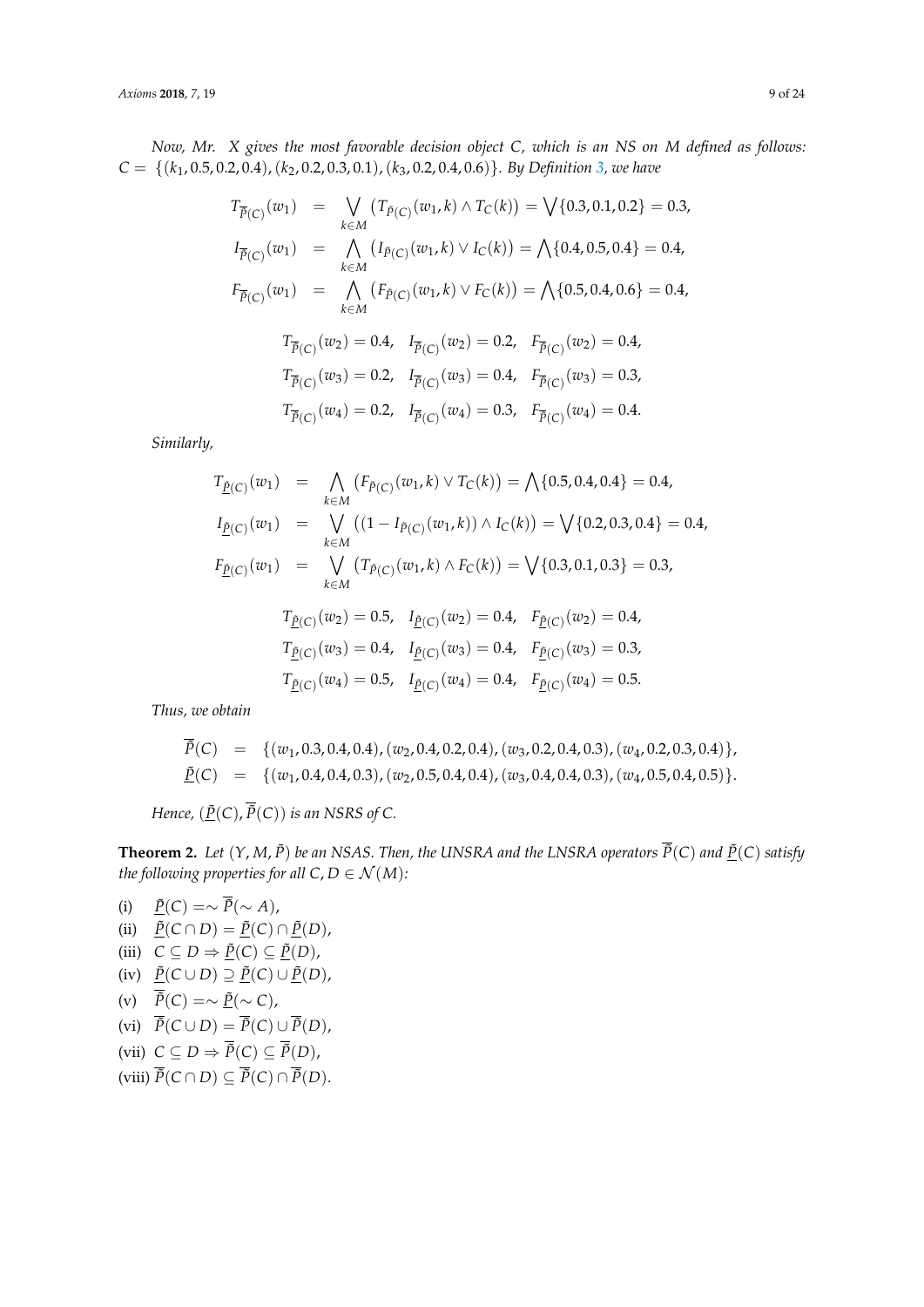*Axioms* **2018**, *7*, 19 10 of 24

**Proof.** (i)

$$
\begin{aligned}\n&\sim C &= \{(k, F_C(k), 1 - I_C(k), T_C(k)) \mid k \in M\}. \\
&\text{By definition of NSRS, we have} \\
&\tilde{P}(\sim C) &= \{(u, T_{\overline{P}(\sim C)}(u), I_{\overline{P}(\sim C)}(u), F_{\overline{P}(\sim C)}(u)) \mid u \in Y\}, \\
&\sim \tilde{P}(\sim C) &= \{(u, F_{\overline{P}(\sim C)}(u), 1 - I_{\overline{P}(\sim C)}(u), T_{\overline{P}(\sim C)}(u)) \mid u \in Y\}, \\
&\Gamma_{\overline{P}(\sim C)}(u) &= \bigwedge_{k \in M} (F_{\hat{P}}(u, k) \vee T_C(k)) \\
&= T_{\underline{P}(C)}(u), \\
1 - I_{\overline{P}(\sim C)}(u) &= 1 - \left(\bigwedge_{k \in M} [I_P(u, k) \vee I_{\sim C}(k)]\right) \\
&= \bigvee_{k \in M} \left((1 - I_P(u, k)) \wedge (1 - I_{\sim C}(k))\right) \\
&= \bigvee_{k \in M} \left((1 - I_P(u, k)) \wedge (1 - (1 - I_C(k)))\right) \\
&= \bigvee_{k \in M} \left((1 - I_P(u, k)) \wedge I_C(k)\right) \\
&= I_{\underline{P}(C)}(u), \\
T_{\overline{P}(\sim C)}(u) &= \bigvee_{k \in M} (T_{\overline{P}}(u, k) \wedge T_{\sim C}(k)) \\
&= \bigvee_{k \in M} (T_P(u, k) \wedge F_C(k)) \\
&= F_{\underline{P}(C)}(u). \\
\text{Thus, } \underline{\tilde{P}(C)} &= \sim \overline{\tilde{P}(\sim C)}.\n\end{aligned}
$$

(ii)

$$
\underline{\tilde{P}}(C \cap D) = \{ (u, T_{\underline{\tilde{P}}(C \cap D)}(u), I_{\underline{\tilde{P}}(C \cap D)}(u), F_{\underline{\tilde{P}}(C \cap D)}(u)) \}, \n\underline{\tilde{P}}(C) \cap \underline{\tilde{P}}(D) = \{ (u, T_{\underline{\tilde{P}}(C)}(u) \wedge T_{\underline{\tilde{P}}(D)}(u), I_{\underline{\tilde{P}}(C)}(u) \vee I_{\underline{\tilde{P}}(D)}(u), F_{\underline{\tilde{P}}(C)}(u) \vee F_{\underline{\tilde{P}}(D)}(u) ) \}.
$$

Now, consider

$$
T_{\underline{\tilde{P}}(C\cap D)}(u) = \bigwedge_{k\in M} (F_{\underline{\tilde{P}}}(u,k) \vee T_{C\cap D}(k))
$$
  
\n
$$
= \bigwedge_{k\in M} (F_{\underline{\tilde{P}}}(u,k) \vee (T_{C}(k) \wedge T_{D}(k)))
$$
  
\n
$$
= \bigwedge_{k\in M} (F_{\underline{\tilde{P}}}(u,k) \vee T_{C}(k)) \wedge \bigwedge_{k\in M} (F_{\underline{\tilde{P}}}(u,k) \vee T_{D}(k))
$$
  
\n
$$
= T_{\underline{\tilde{P}}(C)}(u) \wedge T_{\underline{\tilde{P}}(D)}(u),
$$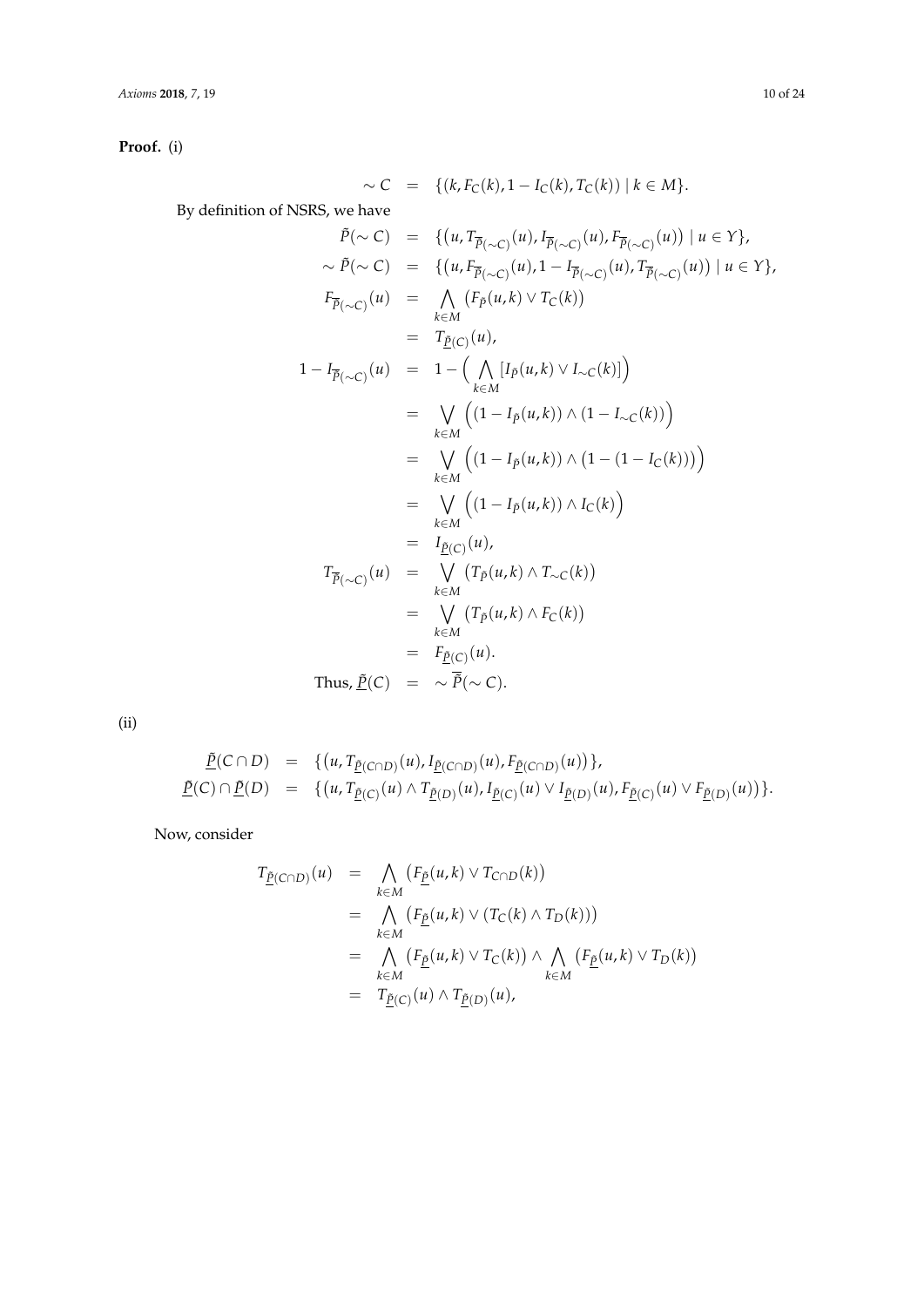$$
I_{\underline{\tilde{P}}(C\cap D)}(u) = \bigvee_{k\in M} ((1 - I_{\underline{\tilde{P}}}(u,k)) \wedge I_{C\cap D}(k))
$$
  
\n
$$
= \bigvee_{k\in M} ((1 - I_{\underline{\tilde{P}}}(u,k)) \wedge (I_{C}(k) \vee I_{D}(k)))
$$
  
\n
$$
= \bigvee_{k\in M} ((1 - I_{\underline{\tilde{P}}}(u,k)) \wedge I_{C}(k)) \vee \bigvee_{k\in M} ((1 - I_{\underline{\tilde{P}}}(u,k)) \vee I_{D}(k))
$$
  
\n
$$
= I_{\underline{\tilde{P}}(C)}(u) \vee I_{\underline{\tilde{P}}(D)}(u),
$$
  
\n
$$
F_{\underline{\tilde{P}}(C\cap D)}(u) = \bigvee_{k\in M} (T_{\underline{\tilde{P}}}(u,k) \wedge F_{C\cap D}(k))
$$
  
\n
$$
= \bigvee_{k\in M} (T_{\underline{\tilde{P}}}(u,k) \wedge (F_{C}(k) \vee F_{D}(k)))
$$
  
\n
$$
= \bigvee_{k\in M} (T_{\underline{\tilde{P}}}(u,k) \wedge F_{C}(k)) \vee \bigvee_{k\in M} (T_{\underline{\tilde{P}}}(u,k) \wedge F_{D}(k))
$$
  
\n
$$
= F_{\underline{\tilde{P}}(C)}(u) \vee F_{\underline{\tilde{P}}(D)}(u).
$$
  
\nThus,  $\underline{\tilde{P}}(C \cap D) = \underline{\tilde{P}}(C) \cap \underline{\tilde{P}}(D).$ 

(iii) It can be easily proven by Definition [3.](#page-7-1)

(iv)

$$
\begin{array}{rcl}\n\tilde{P}(C \cup D) &=& \{(u, T_{\tilde{P}(C \cup D)}(u), I_{\tilde{P}(C \cup D)}(u)\} \\
\tilde{P}(C) \cup \tilde{P}(D) &=& \{(u, T_{\tilde{P}(C)}(u) \lor T_{\tilde{P}(D)}(u), I_{\tilde{P}(C)}(u) \land I_{\tilde{P}(D)}(u), I_{\tilde{P}(C)}(u) \land F_{\tilde{P}(D)}(u)\} \\
\tilde{T}_{\tilde{P}(C \cup D)}(u) &=& \bigwedge_{k \in M} \left(F_{\tilde{P}}(u, k) \lor T_{C \cup D}(k)\right) \\
&=& \bigwedge_{k \in M} \left(F_{\tilde{P}}(u, k) \lor T_{C}(k)\right] \lor \left[F_{\tilde{P}}(u, k) \lor T_{D}(k)\right] \\
&=& \bigwedge_{k \in M} \left(F_{\tilde{P}}(u, k) \lor T_{C}(k)\right) \lor \bigwedge_{k \in M} \left(F_{\tilde{P}}(u, k) \lor T_{D}(k)\right) \\
&=& \bigwedge_{k \in M} \left(F_{\tilde{P}}(u, k) \lor T_{\tilde{C}}(k)\right) \lor \bigwedge_{k \in M} \left(F_{\tilde{P}}(u, k) \lor T_{D}(k)\right) \\
&=& \bigvee_{k \in M} \left((1 - I_{\tilde{D}}(u, k)) \land I_{C \cup D}(k)\right) \\
&=& \bigvee_{k \in M} \left((1 - I_{\tilde{P}}(u, k)) \land I_{C}(k) \land I_{D}(k)\right)\right) \\
&=& \bigvee_{k \in M} \left([1 - I_{\tilde{P}}(u, k)) \land I_{C}(k)\right) \land \bigvee_{k \in M} \left((1 - I_{\tilde{P}}(u, k)) \land I_{D}(k)\right) \\
&=& \bigvee_{k \in M} \left((1 - I_{\tilde{P}}(u, k)) \land I_{C}(k)\right) \land \bigvee_{k \in M} \left((1 - I_{\tilde{P}}(u, k) \land T_{D}(k)\right) \\
&=& \bigvee_{k \in M} \left(T_{\
$$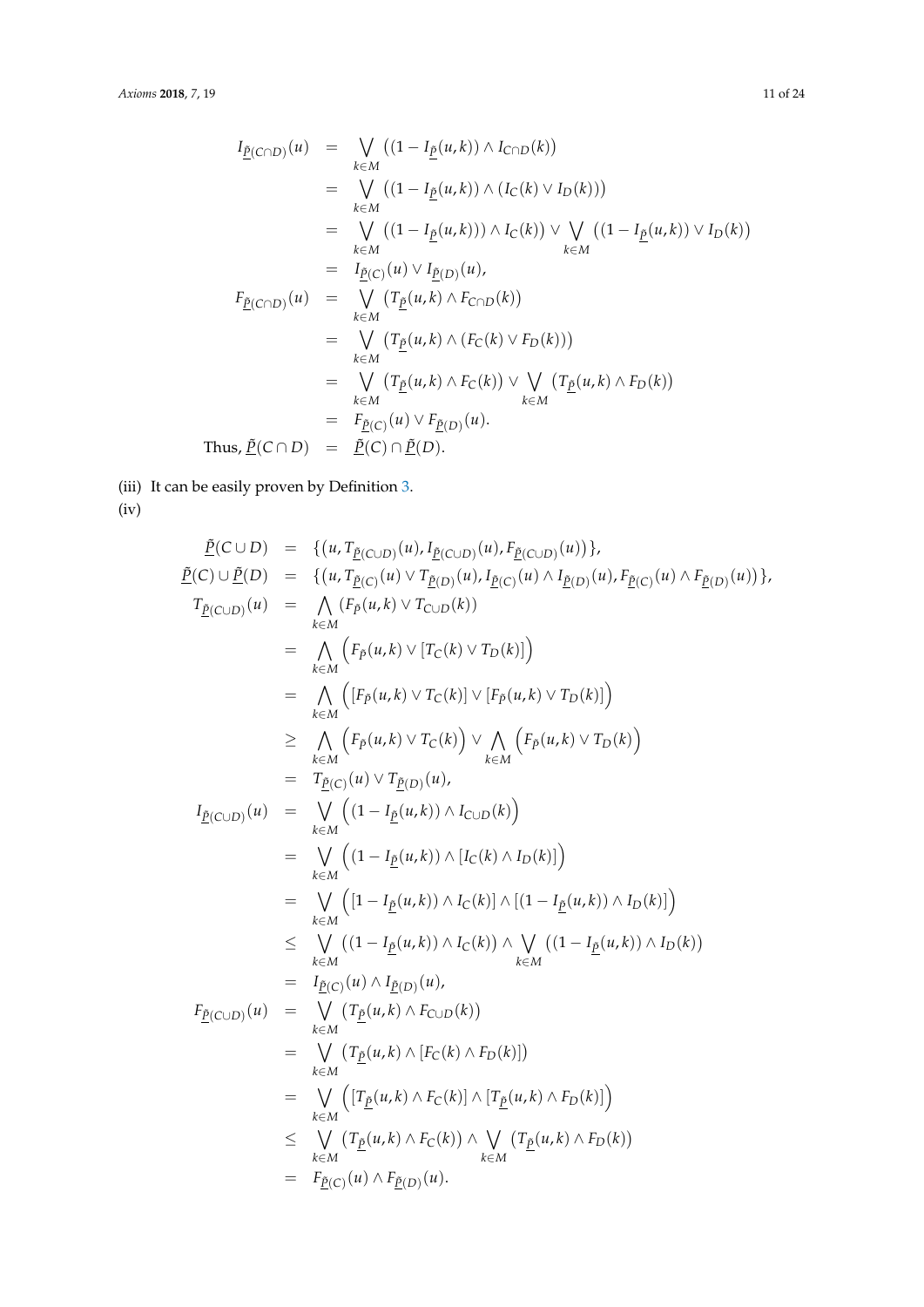(vii)

$$
\overline{P}(C \cap D) = \{ (u, T_{\overline{P}(C \cap D)}(u), T_{\overline{P}(C \cap D)}(u)) \},
$$
\n
$$
\overline{P}(C) \cap \overline{P}(D) = \{ (u, T_{\overline{P}(C)}(u) \land T_{\overline{P}(D)}(u), T_{\overline{P}(C)}(u) \lor T_{\overline{P}(D)}(u) \},
$$
\n
$$
T_{\overline{P}(C \cap D)}(u) = \bigvee_{k \in M} (T_{P}(u, k) \land T_{C \cap D}(k))
$$
\n
$$
= \bigvee_{k \in M} (T_{P}(u, k) \land T_{C}(k) \land T_{D}(k)])
$$
\n
$$
= \bigvee_{k \in M} \left( (T_{P}(u, k) \land T_{C}(k)) \land [T_{P}(u, k) \land T_{D}(k)] \right)
$$
\n
$$
\leq \bigvee_{k \in M} \left( (T_{P}(u, k) \land T_{C}(k)) \land \bigvee_{k \in M} (T_{P}(u, k) \land T_{D}(k)) \right)
$$
\n
$$
= T_{\overline{P}(C)}(u) \land T_{\overline{P}(D)}(u),
$$
\n
$$
I_{\overline{P}(C \cap D)}(u) = \bigwedge_{k \in M} \left( I_{\overline{P}}(u, k) \lor I_{C \cap D}(k) \right)
$$
\n
$$
= \bigwedge_{k \in M} \left( I_{\overline{P}}(u, k) \lor I_{C \cap D}(k) \right)
$$
\n
$$
= \bigwedge_{k \in M} \left( I_{\overline{P}}(u, k) \lor I_{C}(k) \lor I_{D}(k) \right)
$$
\n
$$
\geq \bigwedge_{k \in M} \left( (I_{\overline{P}}(u, k) \lor I_{C}(k)) \lor \bigwedge_{k \in M} \left( (I_{\overline{P}}(u, k) \lor I_{D}(k) \right) \right)
$$
\n
$$
= I_{\overline{P}(C)}(u) \lor I_{\overline{P}(D)}(u),
$$
\n
$$
F_{\overline{P}(C \cap D)}(u) = \bigwedge_{k \in M} \left( F_{
$$

The properties (v)–(vii) of the UNSRA operator  $\overline{P}(C)$  can be easily proved similarly.  $\Box$ 

**Theorem 3.** *Let*  $(Y, M, \tilde{P})$  *be an NSAS. The UNSRA and the LNSRA operators*  $\overline{\tilde{P}}$  *and*  $\underline{\tilde{P}}$  *satisfy the following properties for all*  $C, D \in \mathcal{N}(M)$ *:* 

 $\tilde{P}(C - D) \supseteq \tilde{P}(C) - \tilde{P}(D)$ , (ii)  $\tilde{P}(C - D) \subseteq \tilde{P}(C) - \underline{\tilde{P}}(D)$ .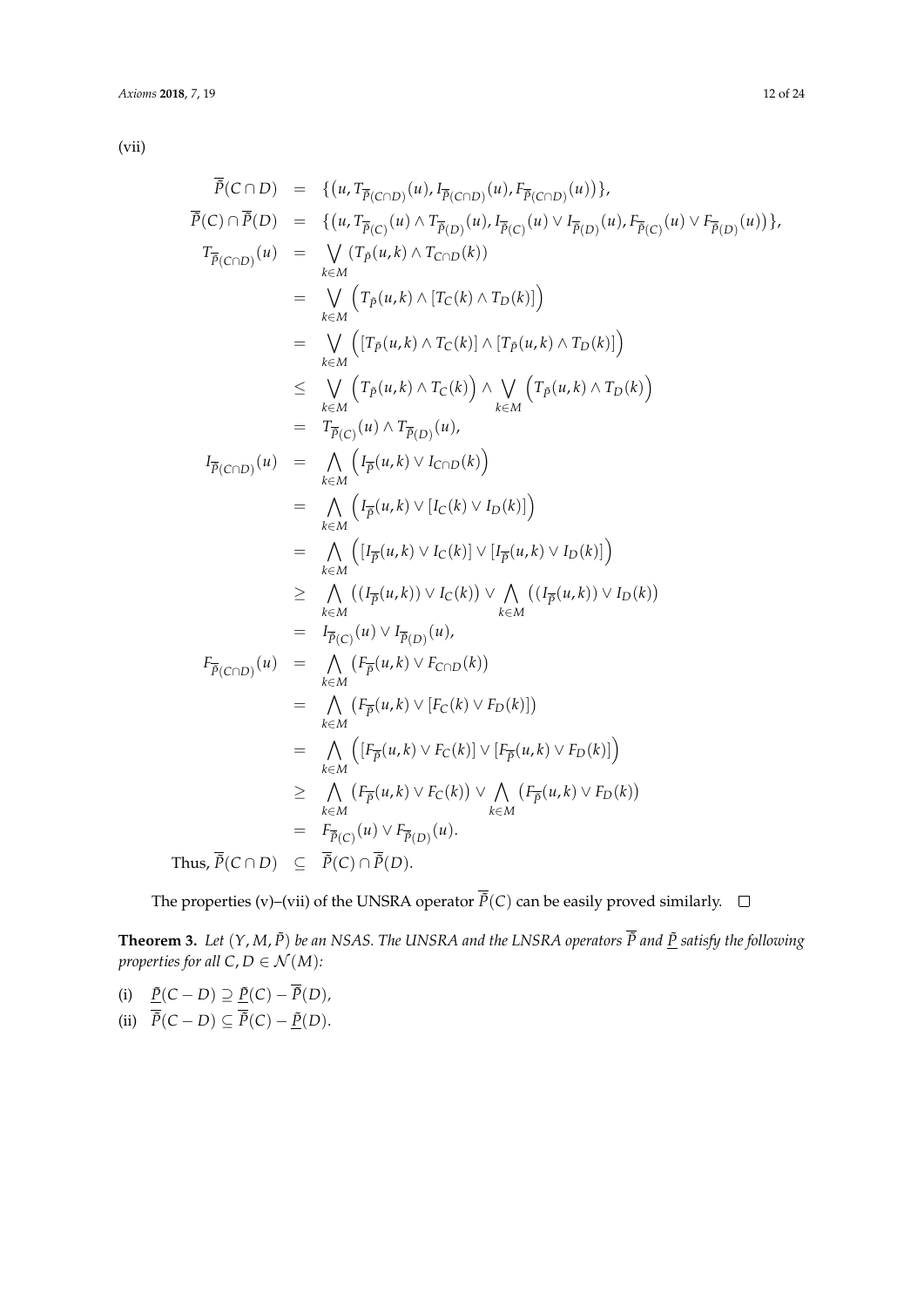**Proof.** (i) By Definition [3](#page-7-1) and definition of difference of two NSs, for all  $u \in Y$ ,

$$
T_{\underline{P}(C-D)}(u) = \bigwedge_{k \in M} (F_{\underline{P}}(u,k) \vee T_{C-D}(k))
$$
  
\n
$$
= \bigwedge_{k \in M} (F_{\underline{P}}(u,k) \vee (T_{C}(k) \wedge F_{D}(k)))
$$
  
\n
$$
= \bigwedge_{k \in M} (F_{\underline{P}}(u,k) \vee T_{C}(k)) \wedge [F_{\underline{P}}(u,k) \vee F_{D}(k)]
$$
  
\n
$$
= \bigwedge_{k \in M} (F_{\underline{P}}(u,k) \vee T_{C}(k)) \wedge \bigwedge_{k \in M} (F_{\underline{P}}(u,k) \vee F_{D}(k))
$$
  
\n
$$
= T_{\underline{P}(C)-\overline{P}(D)}(u)
$$
  
\n
$$
= T_{\underline{P}(C)-\overline{P}(D)}(u)
$$
  
\n
$$
= T_{\underline{P}(C)-\overline{P}(D)}(u)
$$
  
\n
$$
= \bigvee_{k \in M} ((1 - I_{\underline{P}}(u,k)) \wedge I_{C-D}(k))
$$
  
\n
$$
= \bigvee_{k \in M} ((1 - I_{\underline{P}}(u,k)) \wedge (I_{C}(k) \wedge (1 - I_{D}(k))))
$$
  
\n
$$
= \bigvee_{k \in M} ([(1 - I_{\underline{P}}(u,k)) \wedge I_{C}(k)] \wedge [(1 - I_{\underline{P}}(u,k) \vee I_{D}(k))])]
$$
  
\n
$$
= \bigvee_{k \in M} ((1 - I_{\underline{P}}(u,k)) \wedge I_{C}(k)) \wedge [1 - (I_{\underline{P}}(u,k) \vee I_{D}(k))])
$$
  
\n
$$
\leq \bigvee_{k \in M} ((1 - I_{\underline{P}}(u,k)) \wedge I_{C}(k)) \wedge (1 - (I_{\underline{P}}(u,k) \vee I_{D}(k)))
$$
  
\n
$$
= I_{\underline{P}(C)}(u) \wedge (1 - I_{\overline{P}(D)}(u))
$$
  
\n
$$
= I_{\underline{P}(C)-\overline{P}(D)}(u)
$$
  
\n
$$
=
$$

(ii) By Definition [3](#page-7-1) and definition of difference of two NSs, for all  $u \in Y$ ,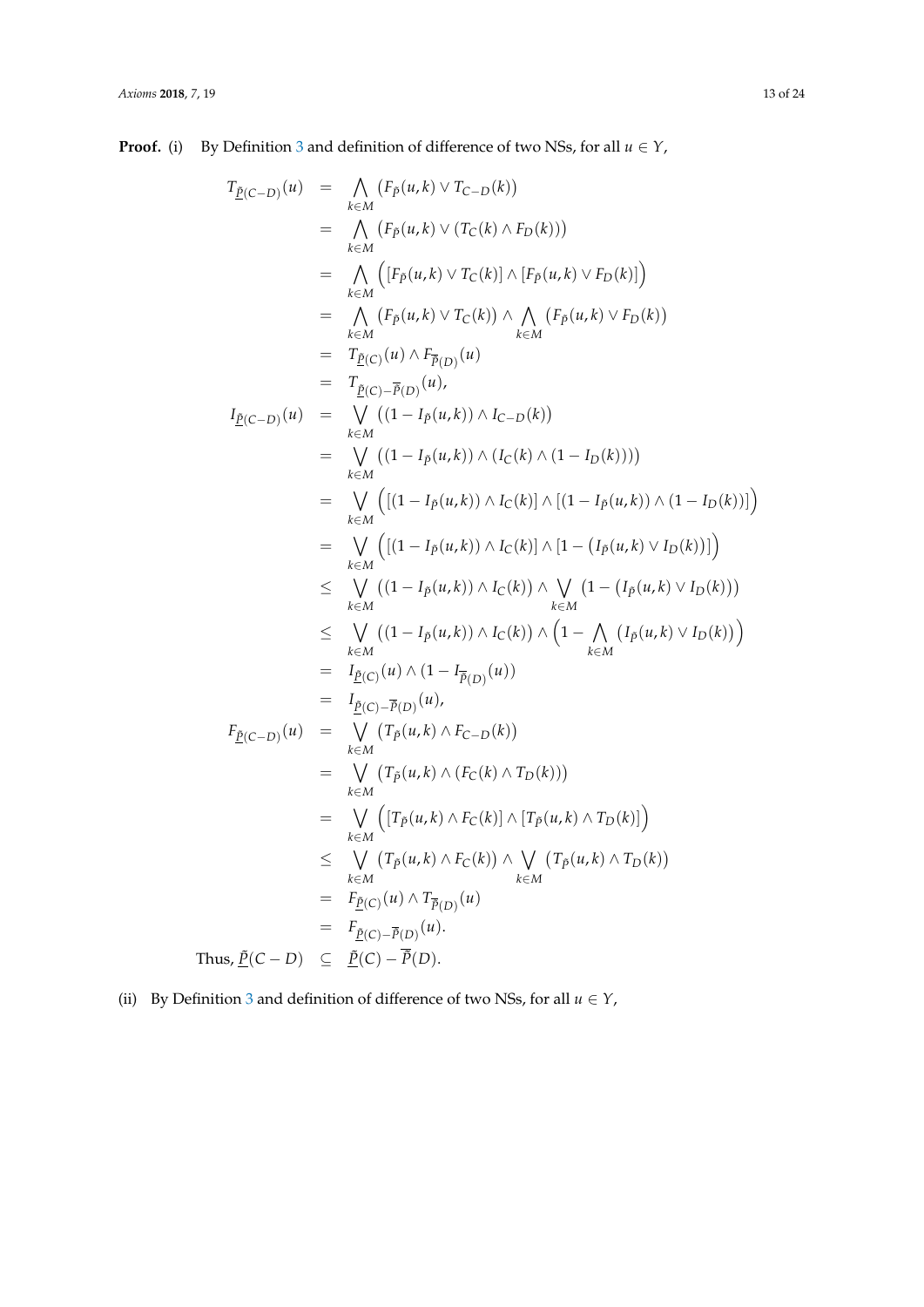$$
T_{\overline{P}(C-D)}(u) = \bigvee_{k \in M} (T_P(u,k) \wedge T_{C-D}(k))
$$
  
\n
$$
= \bigvee_{k \in M} (T_P(u,k) \wedge (T_C(k) \wedge F_D(k)))
$$
  
\n
$$
= \bigvee_{k \in M} (T_P(u,k) \wedge T_C(k)) \wedge [T_P(u,k) \wedge F_D(k)])
$$
  
\n
$$
\leq \bigvee_{k \in M} (T_P(u,k) \wedge T_C(k)) \wedge \bigvee_{k \in M} (T_P(u,k) \wedge F_D(k))
$$
  
\n
$$
= T_{\overline{P}(C)}(u) \wedge F_{\underline{P}(D)}(u)
$$
  
\n
$$
= T_{\overline{P}(C)-\underline{P}(D)}(u),
$$
  
\n
$$
I_{\overline{P}(C-D)}(u) = \bigwedge_{k \in M} (I_P(u,k) \vee I_{C-D}(k))
$$
  
\n
$$
= \bigwedge_{k \in M} (I_P(u,k) \vee I_C(k)) \wedge [I_P(u,k) \vee (1 - I_D(k))])
$$
  
\n
$$
= \bigwedge_{k \in M} (I_P(u,k) \vee I_C(k)) \wedge [1 - (1 - I_P(u,k)) \vee (1 - I_D(k))])
$$
  
\n
$$
= \bigwedge_{k \in M} (I_P(u,k) \vee I_C(k)) \wedge (1 - \bigvee_{k \in M} ((1 - I_P(u,k)) \wedge I_D(k)) )
$$
  
\n
$$
= I_{\overline{P}(C)}(u) \wedge (1 - I_{\underline{P}(D)}(u))
$$
  
\n
$$
= I_{\overline{P}(C)-\underline{P}(D)}(u),
$$
  
\n
$$
= \bigwedge_{k \in M} (F_P(u,k) \vee F_{C-D}(k))
$$
  
\n
$$
= \bigwedge_{k \in M} (F_P(u,k) \vee F_C(k) \wedge T_D(k)) )
$$
  
\n
$$
= \bigwedge_{k \in M} (F_P(u,k) \vee F_C(k)) \wedge [F_P(u,k) \vee T_D(k)]
$$
  
\n
$$
= \bigwedge_{k \in M} (F_P(u,k) \vee F_C(k))
$$

 $\Box$ 

**Theorem 4.** Let  $(Y, M, \tilde{P})$  be an NSAS. If  $\tilde{P}$  is serial, then the UNSA and the LNSA operators  $\overline{\tilde{P}}$  and  $\underline{\tilde{P}}$  satisfy *the following properties for all*  $\emptyset$ , **M**,  $C \in \mathcal{N}(M)$ *:* 

(i)  $\overline{\tilde{P}}(\emptyset) = \emptyset$ ,  $\underline{\tilde{P}}(\mathbb{M}) = \mathbb{Y}$ , (ii)  $\underline{\tilde{P}}(C) \subseteq \tilde{P}(C)$ .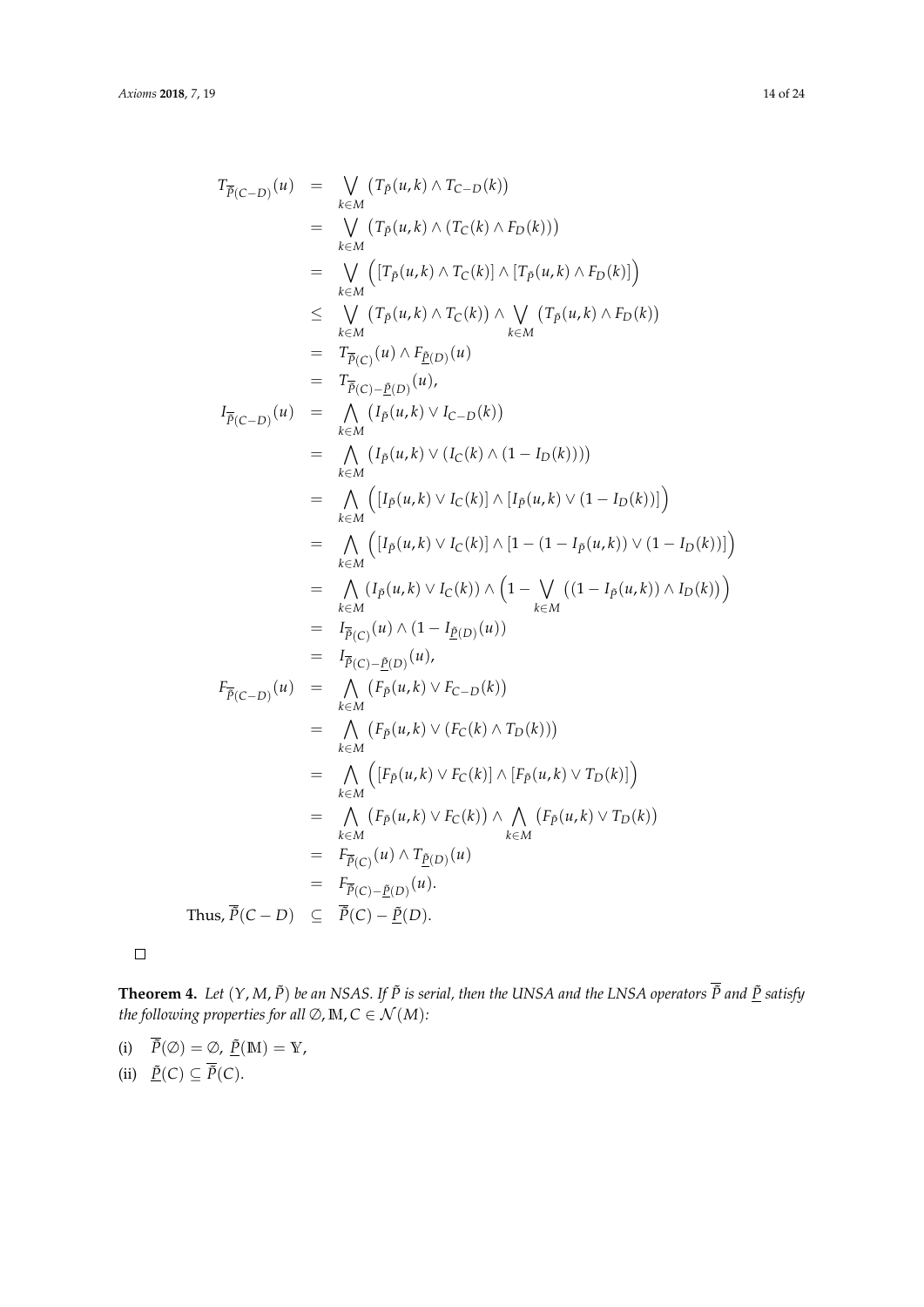**Proof.** (i)

$$
\overline{\tilde{P}}(\emptyset) = \{ (u, T_{\overline{P}(\emptyset)}(u), I_{\overline{P}(\emptyset)}(u), F_{\overline{P}(\emptyset)}(u)) \mid u \in Y \},
$$
\n
$$
T_{\overline{P}(\emptyset)}(u) = \bigvee_{k \in M} (T_{\tilde{P}}(u,k) \wedge T_{\emptyset}(k)),
$$
\n
$$
I_{\overline{P}(\emptyset)}(u) = \bigwedge_{k \in M} (I_{\tilde{P}}(u,k) \vee I_{\emptyset}(k)),
$$
\n
$$
F_{\overline{P}(\emptyset)}(u) = \bigwedge_{k \in M} (F_{\tilde{P}}(u,k) \vee F_{\emptyset}(k)).
$$

Since  $\emptyset$  is a null NS on M,  $T_{\emptyset}(k) = 0$ ,  $I_{\emptyset}(k) = 1$ ,  $F_{\emptyset}(k) = 1$ , and this implies  $T_{\overline{\tilde{P}}(\emptyset)}(u) = 0$ ,  $I_{\overline{\tilde{P}}}(u) = 1$ ,  $F_{\overline{\tilde{P}}}(u) = 1$ . Thus,  $\tilde{P}(\emptyset) = \emptyset$ .

Now,

$$
\begin{array}{rcl}\n\tilde{\underline{P}}(\mathbb{M}) & = & \{ (u, T_{\tilde{\underline{P}}(\mathbb{M})}(u), I_{\tilde{\underline{P}}(\mathbb{M})}(u), F_{\tilde{\underline{P}}(\mathbb{M})}(u)) \mid u \in Y \}, \\
T_{\tilde{\underline{P}}(\mathbb{M})}(u) & = & \bigwedge_{k \in M} \left( F_{\tilde{P}}(u,k) \vee T_{\mathbb{M}}(k) \right), \quad I_{\tilde{\underline{P}}(\mathbb{M})}(u) = & \bigvee_{k \in M} \left( (1 - I_{\tilde{P}}(u,k)) \wedge I_{\mathbb{M}}(k) \right), \\
F_{\tilde{\underline{P}}(\mathbb{M})}(u) & = & \bigvee_{k \in M} \left( T_{\tilde{P}}(u,k) \wedge F_{\mathbb{M}}(k) \right).\n\end{array}
$$

Since M is full NS on *M*,  $T_M(k) = 1$ ,  $I_M(k) = 0$ ,  $F_M(k) = 0$ , for all  $k \in M$ , and this implies  $T_{\underline{\tilde{P}}(M)}(u) = 1$ ,  $I_{\underline{\tilde{P}}(M)}(u) = 0$ ,  $F_{\underline{\tilde{P}}(M)}(u) = 0$ . Thus,  $\underline{\tilde{P}}(M) = Y$ .

(ii) Since  $(Y, M, \tilde{P})$  is an NSAS and  $\tilde{P}$  is a serial neutrosophic soft relation, then, for each  $u \in Y$ , there exists  $k \in M$ , such that  $T_{\tilde{p}}(u,k) = 1$ ,  $I_{\tilde{p}}(u,k) = 0$ , and  $F_{\tilde{p}}(u,k) = 0$ . The UNSRA and LNSRA operators  $\overline{P}(C)$ , and  $\underline{P}(C)$  of an NS *C* can be defined as:

$$
T_{\overline{P}(C)}(u) = \bigvee_{k \in M} T_C(k), \quad I_{\overline{P}(C)}(u) = \bigwedge_{k \in M} I_C(k),
$$
  

$$
F_{\overline{P}(C)}(u) = \bigwedge_{k \in M} F_C(k),
$$

$$
T_{\underline{\tilde{P}}(C)}(u) = \bigwedge_{k \in M} T_C(k), \quad I_{\underline{\tilde{P}}(C)}(u) = \bigvee_{k \in M} I_C(k),
$$
  

$$
F_{\underline{\tilde{P}}(C)}(u) = \bigvee_{k \in M} F_C(k).
$$

Clearly,  $T_{\underline{\tilde{P}}(C)}(u) \leq T_{\overline{\tilde{P}}(C)}(u)$ ,  $I_{\underline{\tilde{P}}(C)}(u) \geq T_{\overline{\tilde{P}}(C)}(u)$ ,  $F_{\underline{\tilde{P}}(C)}(u) \geq F_{\overline{\tilde{P}}(C)}(u)$  for all  $u \in Y$ . Thus,  $\underline{\tilde{P}}(C) \subseteq \overline{\tilde{P}}(C)$ .  $\Box$ 

The conventional NSS is a mapping from a parameter to the neutrosophic subset of universe and let  $(\tilde{P}, M)$  be NSS. Now, we present the constructive definition of neutrosophic soft rough relation by using a neutrosophic soft relation  $\tilde{R}$  from  $M \times M = \tilde{M}$  to  $\mathcal{N}(Y \times Y = \tilde{Y})$ , where  $Y$  is a universal set and *M* is a set of parameters.

**Definition 4.** *A neutrosophic soft rough relation*  $(\underline{\tilde{R}}(D), \overline{\tilde{R}}(D))$  *on Y is an NSRS,*  $\tilde{R}$  :  $\acute{M} \rightarrow \mathcal{N}(\acute{Y})$  *is a neutrosophic soft relation on Y defined by*

$$
\tilde{R}(k_i k_j) = \{u_i u_j \mid \exists u_i \in \tilde{P}(k_i), u_j \in \tilde{P}(k_j)\}, u_i u_j \in \hat{Y},
$$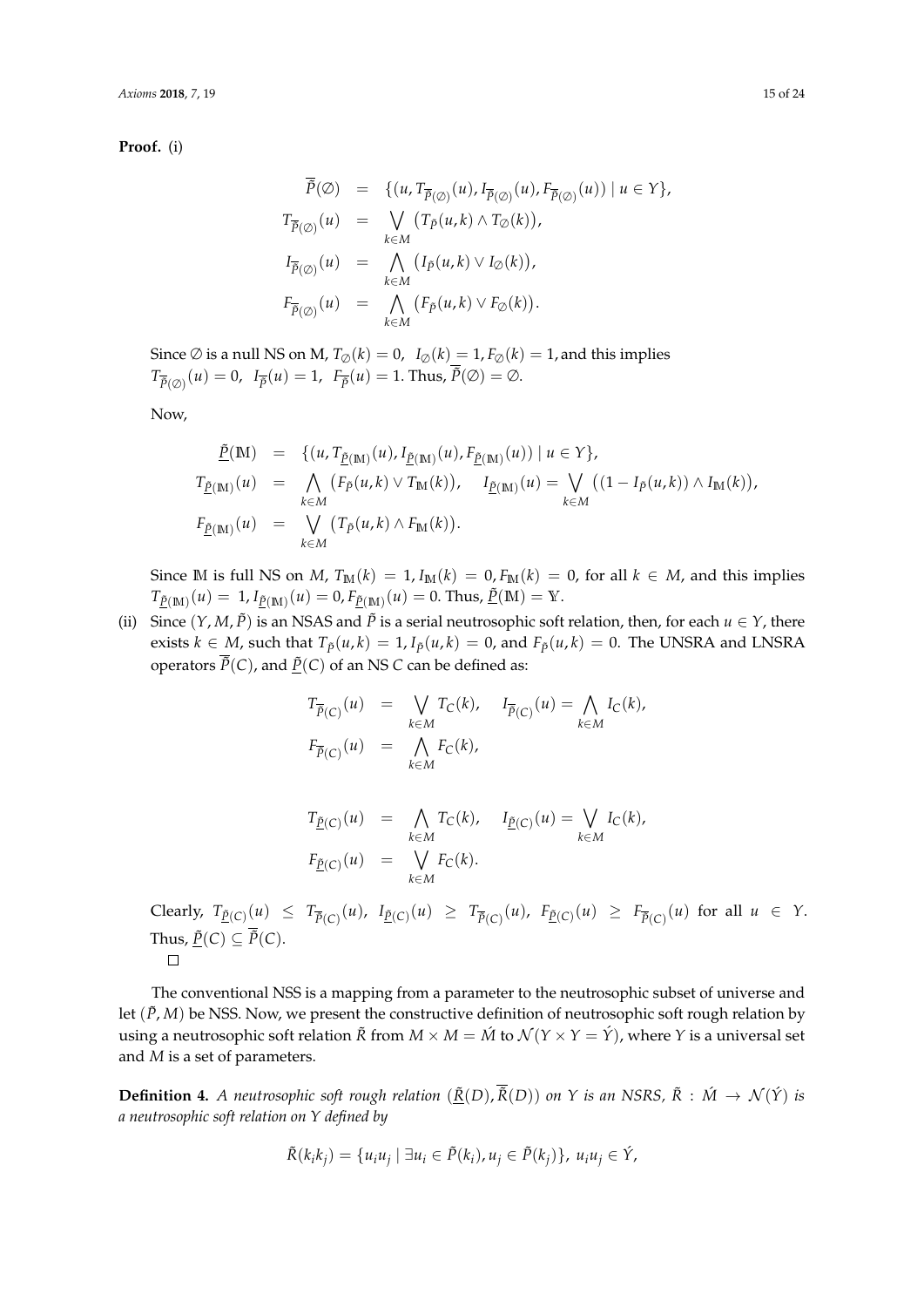*such that*

$$
T_{\tilde{R}}(u_iu_j,k_ik_j) \leq \min\{T_{\tilde{P}}(u_i,k_i),T_{\tilde{P}}(u_j,k_j)\},
$$
  
\n
$$
I_{\tilde{R}}(u_iu_j,k_ik_j) \leq \max\{I_{\tilde{P}}(u_i,k_i),I_{\tilde{P}}(u_j,k_j)\},
$$
  
\n
$$
F_{\tilde{R}}(u_iu_j,k_ik_j) \leq \max\{F_{\tilde{P}}(u_i,k_i),F_{\tilde{P}}(u_j,k_j)\}.
$$

*For any D*  $\in$   $\mathcal{N}(\hat{M})$ , *the UNSA and the LNSA of B w.r.t*  $(\hat{Y}, \hat{M}, \tilde{R})$  *are defined as follows:* 

$$
\tilde{R}(D) = \{ (u_i u_j, T_{\overline{R}(D)}(u_i u_j), I_{\overline{R}(D)}(u_i u_j), F_{\overline{R}(D)}(u_i u_j)) | u_i u_j \in \hat{Y} \},\
$$
  

$$
\underline{\tilde{R}}(D) = \{ (u_i u_j, T_{\underline{\tilde{R}}(D)}(u_i u_j), I_{\underline{\tilde{R}}(D)}(u_i u_j), F_{\underline{\tilde{R}}(D)}(u_i u_j)) | u_i u_j \in \hat{Y} \},
$$

*where*

$$
T_{\overline{\tilde{R}}(D)}(u_iu_j) = \bigvee_{k_ik_j \in \tilde{M}} (T_{\tilde{R}}(u_iu_j, k_ik_j) \wedge T_D(k_ik_j)),
$$
  
\n
$$
I_{\overline{\tilde{R}}(D)}(u_iu_j) = \bigwedge_{k_ik_j \in \tilde{M}} (I_{\tilde{R}}(u_iu_j, k_ik_j) \vee I_D(k_ik_j)),
$$
  
\n
$$
F_{\overline{\tilde{R}}(D)}(u_iu_j) = \bigwedge_{k_ik_j \in \tilde{M}} (F_{\tilde{R}}(u_iu_j, k_ik_j) \vee F_D(k_ik_j)),
$$

$$
T_{\underline{\tilde{R}}(D)}(u_i u_j) = \bigwedge_{k_i k_j \in \tilde{M}} (F_{\tilde{R}}(u_i u_j, k_i k_j) \vee T_D(k_i k_j)),
$$
  
\n
$$
I_{\underline{\tilde{R}}(D)}(u_i u_j) = \bigvee_{k_i k_j \in \tilde{M}} ((1 - I_{\tilde{R}}(u_i u_j, k_i k_j)) \wedge I_D(k_i k_j)),
$$
  
\n
$$
F_{\underline{\tilde{R}}(D)}(u_i u_j) = \bigvee_{k_i k_j \in \tilde{M}} (T_{\tilde{R}}(u_i u_j, k_i k_j) \wedge F_D(k_i k_j)).
$$

*The pair*  $(\underline{\tilde{R}}(D), \overline{\tilde{R}}(D))$  *is called NSRR and*  $\underline{\tilde{R}}$ ,  $\overline{\tilde{R}}$  :  $\mathcal{N}(\tilde{M}) \to \mathcal{N}(\tilde{Y})$  *are called the LNSRA and the UNSRA operators, respectively.*

**Remark 4.** *Consideer an NS D on M and an NS C on M,* ´

$$
T_D(k_ik_j) \leq \min\{T_C(k_i), T_C(k_j)\},
$$
  
\n
$$
I_D(k_ik_j) \leq \max\{I_C(k_i), I_C(k_j)\},
$$
  
\n
$$
F_D(k_ik_j) \leq \max\{F_C(k_i), F_C(k_j)\}.
$$

*According to the definition of NSRR, we get*

$$
T_{\overline{\tilde{R}}(D)}(u_iu_j) \leq \min\{T_{\overline{\tilde{R}}(C)}(u_i), T_{\overline{\tilde{R}}(C)}(u_j)\},
$$
  
\n
$$
I_{\overline{\tilde{R}}(D)}(u_iu_j) \leq \max\{I_{\overline{\tilde{R}}(C)}(u_i), I_{\overline{\tilde{R}}(C)}(u_j)\},
$$
  
\n
$$
F_{\overline{\tilde{R}}(D)}(u_iu_j) \leq \max\{F_{\overline{\tilde{R}}(C)}(u_i), F_{\overline{\tilde{R}}(C)}(u_j)\}.
$$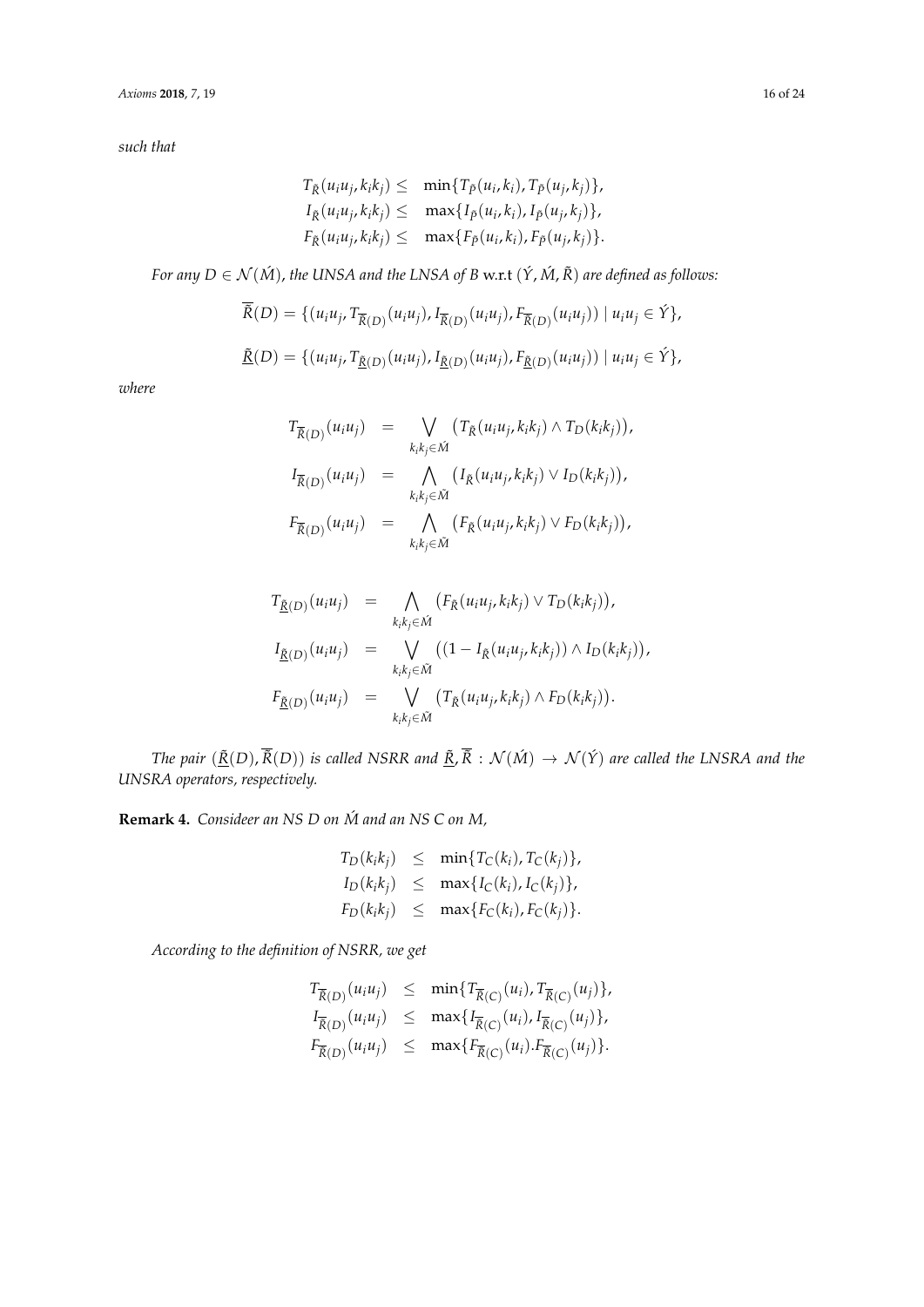*Similarly, for LNSRA operator*  $\tilde{R}(D)$ *,* 

|  | $T_{\tilde{R}(D)}(u_iu_j) \leq \min\{T_{\tilde{R}(C)}(u_i), T_{\tilde{R}(C)}(u_j)\},$                                     |
|--|---------------------------------------------------------------------------------------------------------------------------|
|  | $I_{\underline{\tilde{R}}(D)}(u_iu_j) \leq \max\{I_{\underline{\tilde{R}}(C)}(u_i), I_{\underline{\tilde{R}}(C)}(u_j)\},$ |
|  | $F_{\tilde{\underline{R}}(D)}(u_iu_j) \leq \max\{F_{\tilde{\underline{R}}(C)}(u_i).F_{\tilde{\underline{R}}(C)}(u_j)\}.$  |

<span id="page-16-0"></span>**Example 5.** Let  $Y = \{u_1, u_2, u_3\}$  be a universal set and  $M = \{k_1, k_2, k_3\}$  a set of parameters. A neutrosophic *soft set* (*P*˜, *M*) *on Y can be defined in tabular form (see Table [5\)](#page-16-0) as follows:*

| ñ              | u1              | $\mathfrak{u}_2$ | $u_3$           |
|----------------|-----------------|------------------|-----------------|
| $k_{1}$        | (0.4, 0.5, 0.6) | (0.7, 0.3, 0.2)  | (0.6, 0.3, 0.4) |
| k <sub>2</sub> | (0.5, 0.3, 0.6) | (0.3, 0.4, 0.3)  | (0.7, 0.2, 0.3) |
| $k_3$          | (0.7, 0.2, 0.3) | (0.6, 0.5, 0.4)  | (0.7, 0.2, 0.4) |

**Table 5.** Neutrosophic soft set  $(\tilde{P}, M)$ .

 $Let E = \{u_1u_2, u_2u_3, u_2u_2, u_3u_2\} \subseteq \hat{Y}$  and  $L = \{k_1k_3, k_2k_1, k_3k_2\} \subseteq \hat{M}$ .

<span id="page-16-1"></span>*Then, a soft relation*  $\tilde{R}$  *on E (from L to E) can be defined in tabular form (see Table [6\)](#page-16-1) as follows:* 

Table 6. Neutrosophic soft relation  $\tilde{R}$ .

| Ř        | $u_1u_2$        | $u_2u_3$        | $u_2u_2$        | $u_3u_2$        |
|----------|-----------------|-----------------|-----------------|-----------------|
| $k_1k_3$ | (0.4, 0.4, 0.5) | (0.6, 0.3, 0.4) | (0.5, 0.4, 0.2) | (0.5, 0.4, 0.3) |
| $k_2k_1$ | (0.3, 0.3, 0.4) | (0.3, 0.2, 0.3) | (0.2, 0.3, 0.3) | (0.7, 0.2, 0.2) |
| $k_3k_2$ | (0.3, 0.3, 0.2) | (0.5, 0.3, 0.2) | (0.2, 0.4, 0.4) | (0.3, 0.4, 0.4) |

*Let C* = {(*k*1, 0.2, 0.4, 0.6),(*k*2, 0.4, 0.5, 0.2),(*k*3, 0.1, 0.2, 0.4)} *be an NS on M, then*  $\overline{\tilde{R}}(C) = \{(u_1, 0.4, 0.2, 0.4), (u_2, 0.3, 0.4, 0.3), (u_3, 0.4, 0.2, 0.3)\},\$  $\underline{\tilde{R}}(C) = \{(u_1, 0.3, 0.5, 0.4), (u_2, 0.2, 0.5, 0.6), (u_3, 0.4, 0.5, 0.6)\},\$ *Let B* = {(*k*1*k*3, 0.1, 0.3, 0.5),(*k*2*k*1, 0.2, 0.4, 0.3),(*k*3*k*2, 0.1, 0.2, 0.3)} *be an NS on L*, *then*  $\overline{\tilde{R}}(D) = \{(u_1u_2, 0.2, 0.3, 0.3), (u_2u_3, 0.2, 0.3, 0.3), (u_2u_2, 0.2, 0.4, 0.3), (u_3u_2, 0.2, 0.4, 0.3)\},\$  $\underline{\tilde{R}}(D) = \{(u_1u_2, 0.2, 0.4, 0.4), (u_2u_3, 0.2, 0.4, 0.5), (u_2u_2, 0.3, 0.4, 0.5), (u_3u_2, 0.2, 0.4, 0.5)\}.$ *Hence,*  $\tilde{R}(D) = (\overline{\tilde{R}}(D), \tilde{R}(D))$  *is NSRR.* 

**Theorem 5.** Let  $\tilde{P}_1$ ,  $\tilde{P}_2$  be two NSRRs from universal Y to a parameter set M; for all  $C \in \mathcal{N}(M)$ , we have

(i)  $\tilde{P}_1 \cup \tilde{P}_2(C) = \tilde{P}_1(C) \cap \tilde{P}_2(C)$ , (ii)  $\tilde{P}_1 \cup \tilde{P}_2(C) = \tilde{P}_1(C) \cup \tilde{P}_2(C).$ 

**Theorem 6.** *Let P*˜ <sup>1</sup>, *P*˜ <sup>2</sup> *be two neutrosophic soft relations from universal Y to a parameter set M; for all*  $C \in \mathcal{N}(M)$ , *we have* 

- $\tilde{P}_1 \cap \tilde{P}_2(C) \supseteq \tilde{P}_1(C) \cup \tilde{P}_2(C) \supseteq \tilde{P}_1(C) \cap \tilde{P}_2(C)$
- (ii)  $\tilde{P}_1 \cap \tilde{P}_2(C) \subseteq \tilde{P}_1(C) \cap \tilde{P}_2(C)$ .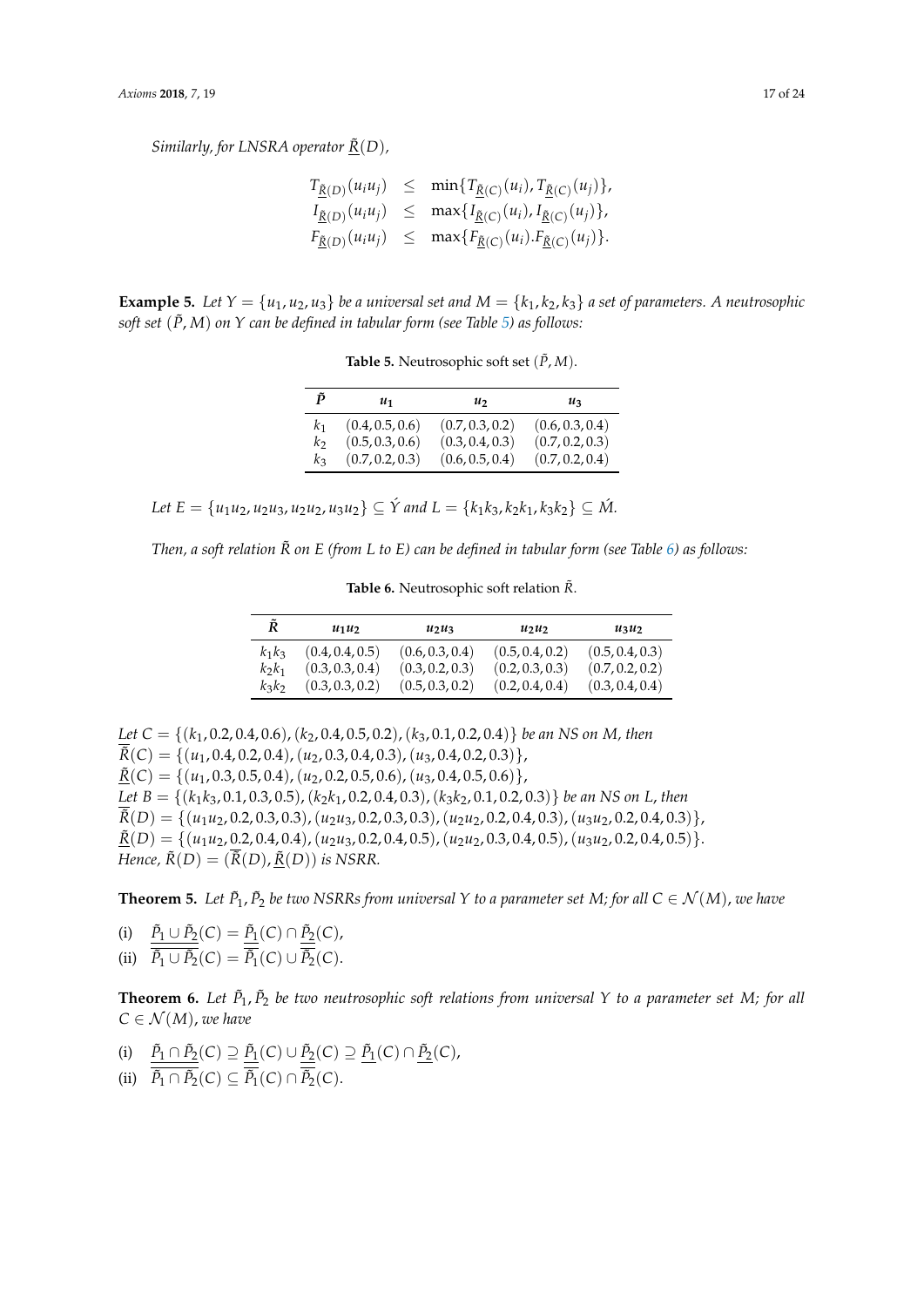#### **4. Application**

In this section, we apply the concept of NSRSs to a decision-making problem. In recent times, the object recognition problem has gained considerable importance. The object recognition problem can be considered as a decision-making problem, in which final identification of object is founded on a given amount of information. A detailed description of the algorithm for the selection of the most suitable object based on an available set of alternatives is given, and the proposed decision-making method can be used to calculate lower and upper approximation operators to address deep concerns of the problem. The presented algorithms can be applied to avoid lengthy calculations when dealing with a large number of objects. This method can be applied in various domains for multi-criteria selection of objects. A multicriteria decision making (MCDM) can be modeled using neutrosophic soft rough sets and is ideally suited for solving problems.

In the pharmaceutical industry, different pharmaceutical companies develop, produce and discover pharmaceutical medicines (drugs) for use as medication. These pharmaceutical companies deal with "brand name medicine" and "generic medicine". Brand name medicine and generic medicine are bioequivalent, have a generic medicine rate and element of absorption. Brand name medicine and generic medicine have the same active ingredients, but the inactive ingredients may differ. The most important difference is cost. Generic medicine is less expensive as compared to brand names in comparison. Usually, generic drug manufacturers have competition to produce products that cost less. The product may possibly be slightly dissimilar in color, shape, or markings. The major difference is cost. We consider a brand name drug " $u =$  Claritin (loratadink)" with an ideal neutrosophic value number  $n_u = (1, 0, 0)$  used for seasonal allergy medication. Consider

$$
Y = \{u_1 = \text{Nasacort Aq (Triamcinolone)}, u_2 = \text{Zyrtec D (Cetirizine/Pseudoephedrine)}, u_3 = \text{Sudafed (Pseudoephedrine)}, u_4 = \text{Claritin-D (loratadine/pseudoephedrine)}, u_5 = \text{Flonase (Fluticasone)}\}
$$

<span id="page-17-0"></span>is a set of generic versions of "Clarition". We want to select the most suitable generic version of Claritin on the basis of parameters  $e_1 =$  Highly soluble,  $e_2 =$  Highly permeable,  $e_3 =$  Rapidly dissolving.  $M = \{e_1, e_2, e_3\}$  be a set of paraments. Let  $\tilde{P}$  be a neutrosophic soft relation from *Y* to parameter set *M* as shown in Table [7.](#page-17-0)

| P              | e1              | eэ              | eз              |
|----------------|-----------------|-----------------|-----------------|
| $u_1$          | (0.4, 0.5, 0.6) | (0.7, 0.3, 0.2) | (0.6, 0.3, 0.4) |
| u <sub>2</sub> | (0.5, 0.3, 0.6) | (0.3, 0.4, 0.3) | (0.7, 0.2, 0.3) |
| $u_3$          | (0.7, 0.2, 0.3) | (0.6, 0.5, 0.4) | (0.7, 0.2, 0.4) |
| $u_4$          | (0.5, 0.7, 0.5) | (0.8, 0.4, 0.6) | (0.8, 0.7, 0.6) |
| $u_{5}$        | (0.6, 0.5, 0.4) | (0.7, 0.8, 0.5) | (0.7, 0.3, 0.5) |

**Table 7.** Neutrosophic soft set  $(\tilde{P}, M)$ .

Suppose  $C = \{(e_1, 0.2, 0.4, 0.5), (e_2, 0.5, 0.6, 0.4), (e_3, 0.7, 0.5, 0.4)\}\$ is the most favorable object that is an NS on the parameter set *M* under consideration. Then,  $(\underline{\tilde{P}}(C), \tilde{P}(C))$  is an NSRS in NSAS  $(Y, M, \tilde{P})$ , where

$$
\tilde{P}(C) = \{(u_1, 0.6, 0.5, 0.4), (u_2, 0.7, 0.4, 0.4), (u_3, 0.7, 0.4, 0.4), (u_4, 0.7, 0.6, 0.5), (u_5, 0.7, 0.5, 0.5)\},
$$
  
\n
$$
\underline{\tilde{P}}(C) = \{(u_1, 0.5, 0.6, 0.4), (u_2, 0.5, 0.6, 0.5), (u_3, 0.3, 0.3, 0.5), (u_4, 0.5, 0.6, 0.5), (u_5, 0.4, 0.5, 0.5)\}.
$$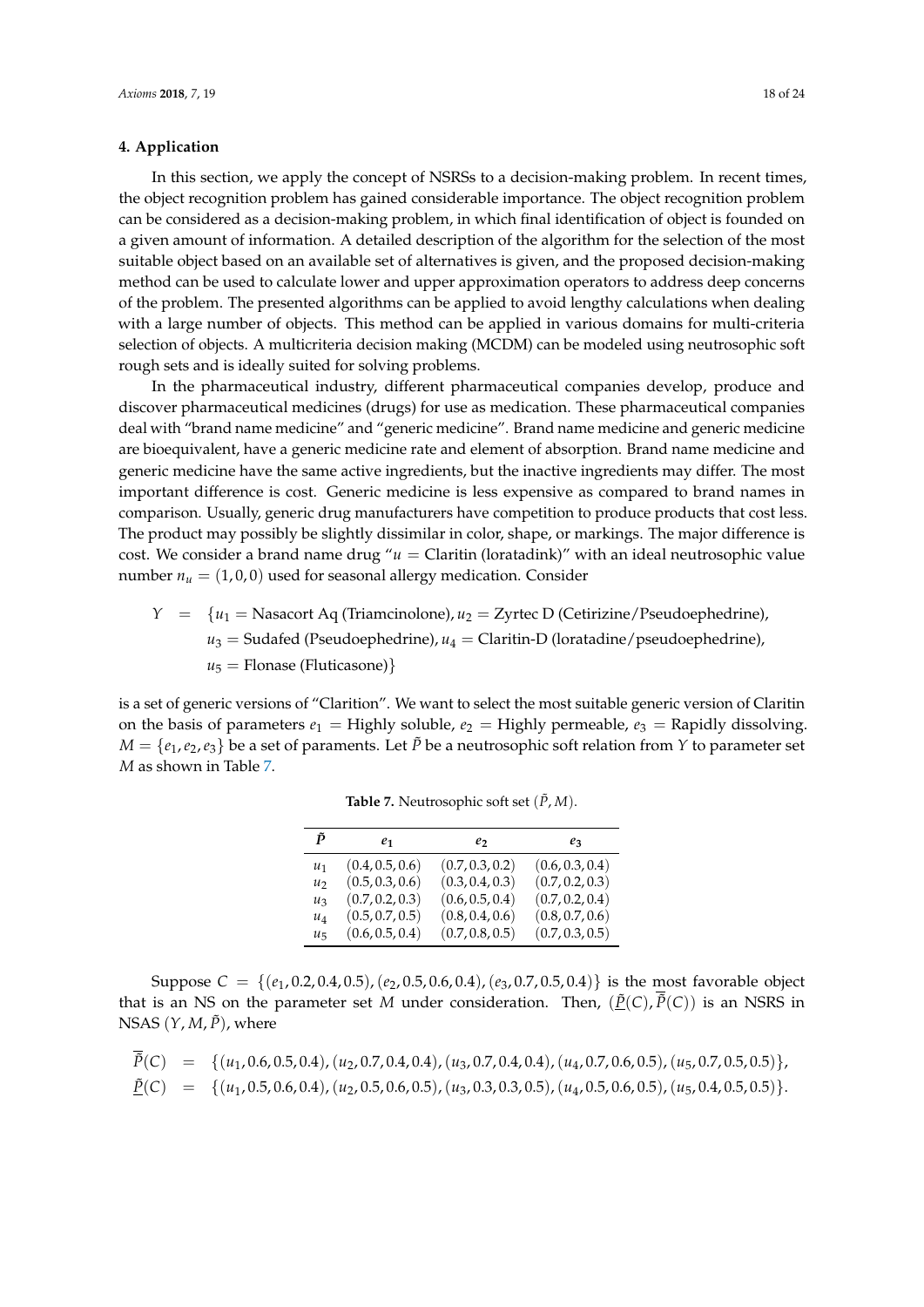In [\[6\]](#page-22-4), the sum of two neutrosophic numbers is defined. The sum of LNSRA and the UNSRA operators  $\tilde{P}(C)$  and  $\underline{\tilde{P}}(C)$  is an NS  $\tilde{P}(C) \oplus \underline{\tilde{P}}(C)$  defined by

$$
\tilde{P}(C) \oplus \underline{\tilde{P}}(C) = \{(u_1, 0.8, 0.3, 0.16), (u_2, 0.85, 0.24, 0.2), (u_3, 0.79, 0.2, 0.2), (u_4, 0.85, 0.36, 0.25), (u_5, 0.82, 0.25, 0.25)\}.
$$

Let  $n_{u_i} = (T_{n_{u_i}}, I_{n_{u_i}}, F_{n_{u_i}})$  be a neutrosophic value number of generic versions medicine  $u_i$ . We can calculate the cosine similarity measure  $S(n_{u_i}, n_u)$  between each neutrosophic value number  $n_{u_i}$  of generic version  $u_i$  and ideal value number  $n_u$  of brand name drug  $u$ , and the grading of all generic version medicines of *Y* can be determined. The cosine similarity measure is calculated as the inner product of two vectors divided by the product of their lengths. It is the cosine of the angle between the vector representations of two neutrosophic soft rough sets. The cosine similarity measure is a fundamental measure used in information technology. In [\[3\]](#page-22-2), the cosine similarity is measured between neutrosophic numbers and demonstrates that the cosine similarity measure is a special case of the correlation coefficient in SVNS. Then, a decision-making method is proposed by the use of the cosine similarity measure of SVNSs, in which the evaluation information for alternatives with respect to criteria is carried out by truth-membership degree, indeterminacy-membership degree, and falsity-membership degree under single-valued neutrosophic environment. It defined as follows:

<span id="page-18-0"></span>
$$
S(n_{u}, n_{u_{i}}) = \frac{T_{n_{u}} \cdot T_{n_{u_{i}}} + I_{n_{u}} \cdot I_{n_{u_{i}}} + F_{n_{u}} \cdot F_{n_{u_{i}}}}{\sqrt{T_{n_{u}}^{2} + T_{n_{u}}^{2} + F_{n_{u}}^{2}} + \sqrt{T_{n_{u_{i}}}}^{2} + T_{n_{u_{i}}^{2}} + F_{n_{u_{i}}}^{2}}.
$$
\n(1)

Through the cosine similarity measure between each object and the ideal object, the ranking order of all objects can be determined and the best object can be easily identified as well. The advantage is that the proposed MCDM approach has some simple tools and concepts in the neutrosophic similarity measure approach among the existing ones. An illustrative application shows that the proposed method is simple and effective.

The generic version medicine  $u_i$  with the larger similarity measure  $S(n_{u_i}, n_u)$  is the most suitable version *u<sup>i</sup>* because it is close to the brand name drug *u*. By comparing the cosine similarity measure values, the grading of all generic medicines can be determined, and we can find the most suitable generic medicine after selection of suitable NS of parameters. By Equation [\(1\)](#page-18-0), we can calculate the cosine similarity measure between neutrosophic value numbers  $n_u$  of  $u$  and  $n_{u_i}$  of  $u_i$  as follows:

$$
S(n_u, n_{u_1}) = 0.9203, S(n_u, n_{u_2}) = 0.9386, S(n_u, n_{u_3}) = 0.9415,
$$
  

$$
S(n_u, n_{u_4}) = 0.8888 S(n_u, n_{u_5}) = 0.9183.
$$

We get  $S(n_u, n_{u_3}) > S(n_u, n_{u_2}) > S(n_u, n_{u_1}) > S(n_u, n_{u_5}) > S(n_u, n_{u_4})$ . Thus, the optimal decision is *u*3, and the most suitable generic version of Claritin is Sudafed (Pseudoephedrine). We have used software MATLAB (version 7, MathWorks, Natick, MA, USA) for calculations in the application. The flow chart of the algorithm is general for any number of objects with respect to certain parameters. The flow chart of our proposed method is given in Figure [1.](#page-19-0) The method is presented as an algorithm in Algorithm [1.](#page-20-0)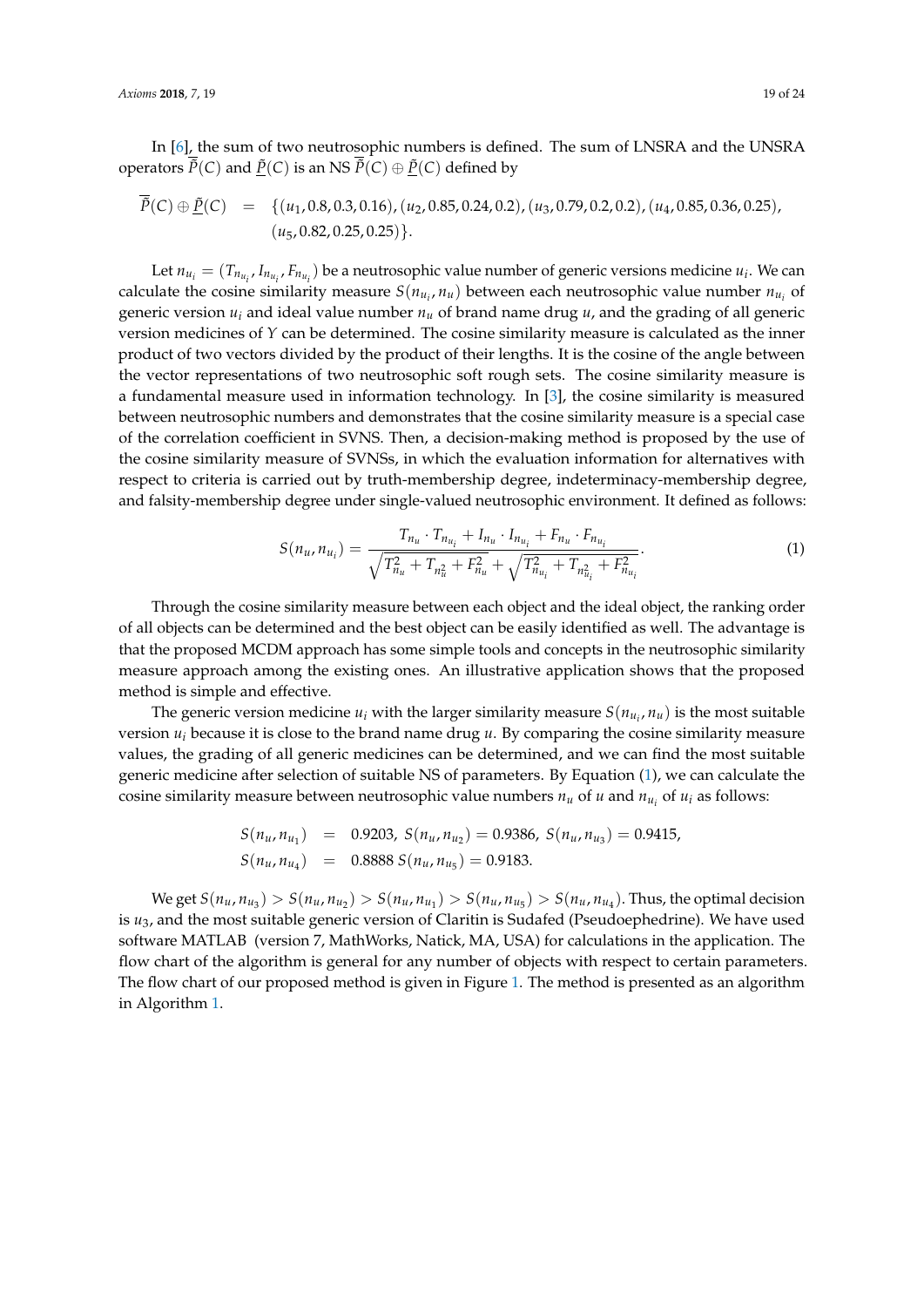<span id="page-19-0"></span>

Figure 1. Flow chart for selection of most suitable objects.<br> **Figure 1.** Flow chart for selection of most suitable objects.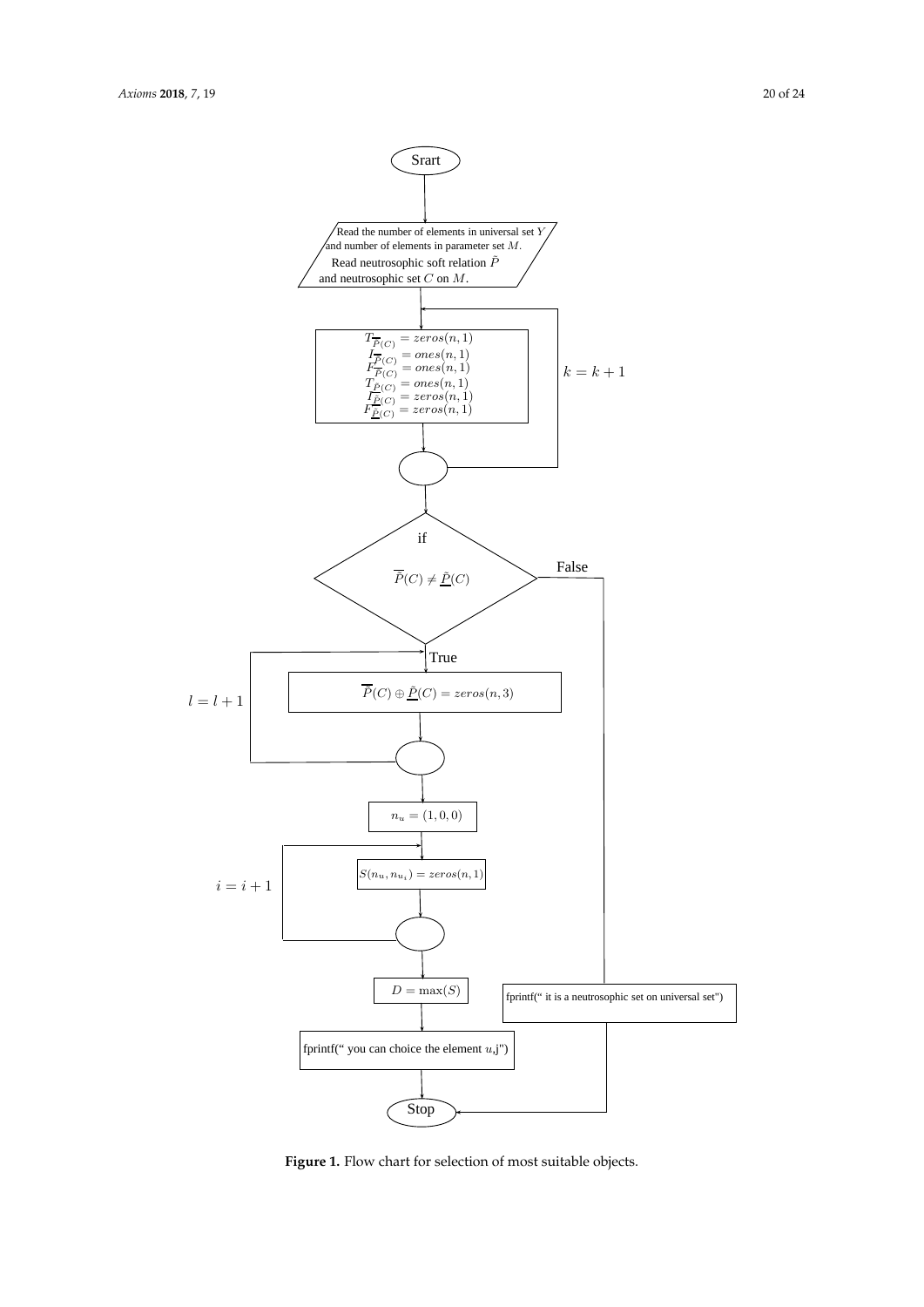**Algorithm 1:** Algorithm for selection of the most suitable objects

<span id="page-20-0"></span>

|     | 1. Begin                                                                                                                                                  |
|-----|-----------------------------------------------------------------------------------------------------------------------------------------------------------|
| 2.  | Input the number of elements in universal set $Y = \{u_1, u_2, \ldots, u_n\}.$                                                                            |
| 3.  | Input the number of elements in parameter set $M = \{e_1, e_2, \dots, e_m\}.$                                                                             |
| 4.  | Input a neutrosophic soft relation $\tilde{P}$ from $Y$ to $M$ .                                                                                          |
| 5.  | Input an NS C on M.                                                                                                                                       |
| 6.  | if $size(\tilde{P}) \neq [n, 3 * m]$                                                                                                                      |
| 7.  | fprintf(\ size of neutrosophic soft relation from universal set to parameter                                                                              |
|     | set is not correct, it should be of order $\frac{\partial}{\partial x} \cdot d$ ; $\frac{\partial}{\partial y}$ , $\frac{\partial}{\partial z} \cdot m$ ) |
| 8.  | error( <i>I</i> Dimemsion of neutrosophic soft relation on vertex set is not correct. ')                                                                  |
| 9.  | end                                                                                                                                                       |
| 10. | if $size(C) \neq [m,3]$                                                                                                                                   |
| 11. | fprintf(\ size of NS on parameter set is not correct,                                                                                                     |
|     | it should be of order %dx3; ',m)                                                                                                                          |
| 12. | error('Dimemsion of NS on parameter set is not correct.')                                                                                                 |
| 13. | end                                                                                                                                                       |
|     | 14. $T_{\bar{P}(C)} = zeros(n, 1);$                                                                                                                       |
|     | 15. $I_{\overline{P}(C)} = ones(n, 1);$                                                                                                                   |
|     | 16. $F_{\bar{P}(C)} = ones(n, 1);$                                                                                                                        |
|     | 17. $T_{\tilde{P}(C)} = ones(n, 1);$                                                                                                                      |
|     | 18. $I_{\tilde{P}(C)} = zeros(n, 1);$                                                                                                                     |
|     | 19. $F_{\tilde{P}(C)} = zeros(n, 1);$                                                                                                                     |
| 20. | if $size(\tilde{P}) == [n, 3 * m]$                                                                                                                        |
| 21. | if $size(C) == [m, 3]$                                                                                                                                    |
| 22. | if $\tilde{P}$ > = 0 & & $\tilde{P}$ < = 1                                                                                                                |
| 23. | if $C >= 0$ & & $C <= 1$                                                                                                                                  |
| 24. | for $i = 1:n$                                                                                                                                             |
| 25. | for $k = 1 : m$                                                                                                                                           |
| 26. | $j=3*k-2;$                                                                                                                                                |
| 27. | $T_{\overline{\tilde{P}}(C)}(i,1)=\max\bigl(T_{\overline{\tilde{P}}(C)}(i,1),\min(\tilde{P}(i,j),C(k,1))\bigr);$                                          |
| 28. | $I_{\bar{P}(C)}(i,1) = \min(I_{\bar{P}(C)}(i,1), \max(\tilde{P}(i,j+1), C(k,2)))$ ;                                                                       |
| 29. | $F_{\bar{P}(C)}(i,1) = \min(F_{\bar{P}(C)}(i,1), \max(\bar{P}(i,j+2), C(k,3)))$ ;                                                                         |
| 30. | $T_{\underline{\tilde{P}}(C)}(i,1) = \min(T_{\underline{\tilde{P}}(C)}(i,1), \max(\tilde{P}(i,j+2), C(k,1))),$                                            |
| 31. | $I_{\tilde{P}(C)}(i,1) = \max(I_{\tilde{P}(C)}(i,1), \min((1-\tilde{P}(i,j+1)), C(k,2)));$                                                                |
| 32. | $F_{\tilde{P}(C)}(i,1) = \max(F_{\tilde{P}(C)}(i,1), \min(\tilde{P}(i,j), C(k,3)))$ ;                                                                     |
| 33. | end                                                                                                                                                       |
| 34. | end                                                                                                                                                       |
| 35. | $\overline{\tilde{P}}(C)=(T_{\overline{\tilde{P}}(C)}, I_{\overline{\tilde{P}}(C)}, F_{\overline{\tilde{P}}(C)})$                                         |
| 36. | $\underline{\tilde{P}}(C) = (T_{\underline{\tilde{P}}(C)}, I_{\overline{\tilde{P}}(C)}, F_{\underline{\tilde{P}}(C)})$                                    |
| 37. | if $\overline{\tilde{P}}(C) == \underline{\tilde{P}}(C)$                                                                                                  |
| 38. | fprintf(\ it is a neutrosophic set on universal set.')                                                                                                    |
| 39. | else                                                                                                                                                      |
| 40. | fprintf(\it is an NSRS on universal set.')                                                                                                                |
| 41. | $\tilde{P}(C) \oplus \underline{\tilde{P}}(C) = zeros(n,3);$                                                                                              |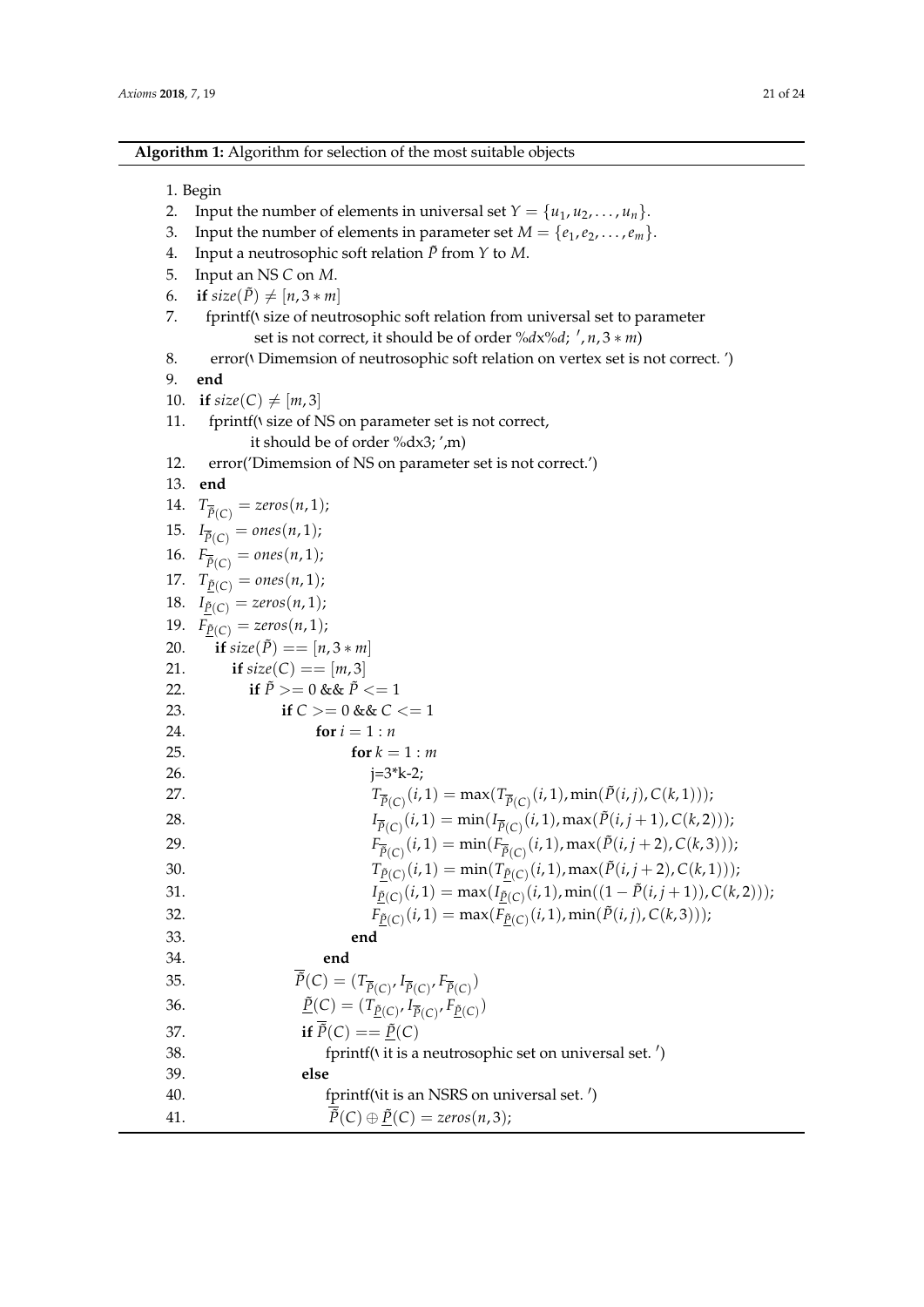| 42.        |     | for $i=1:n$                                                                                                                                                                                                      |
|------------|-----|------------------------------------------------------------------------------------------------------------------------------------------------------------------------------------------------------------------|
| 43.        |     | $T_{\overline{\tilde{P}}(C)}(i) \oplus T_{\underline{\tilde{P}}(C)}(i) = T_{\overline{\tilde{P}}(C)}(i) + T_{\underline{\tilde{P}}(C)}(i)$                                                                       |
|            |     | $-T_{\overline{\tilde{P}}(C)}(i)$ . * $T_{\underline{\tilde{P}}(C)}(i)$ ;                                                                                                                                        |
| 44.        |     | $I_{\overline{\tilde{P}}(C)}(i)\oplus I_{\underline{\tilde{P}}(C)}(i)=I_{\overline{\tilde{P}}(C)}(i)\cdot\ast I_{\underline{\tilde{P}}(C)}(i);$                                                                  |
| 45.        |     | $F_{\overline{\tilde{p}}}(C)(i) \oplus F_{\underline{\tilde{p}}(C)}(i) = F_{\overline{\tilde{p}}(C)}(i) \cdot * F_{\underline{\tilde{p}}(C)}(i);$                                                                |
| 46.        |     | end                                                                                                                                                                                                              |
| 47.        |     | $n_u = (1,0,0);$                                                                                                                                                                                                 |
| 48.        |     | $S(n_{u}, n_{u_i}) = zeros(n, 1);$                                                                                                                                                                               |
| 49.        |     | for $i=1:n$                                                                                                                                                                                                      |
|            |     |                                                                                                                                                                                                                  |
| 50.        |     | $S(n_{u}, n_{u_i}) = \frac{T_{n_u} \cdot T_{n_{u_i}} + I_{n_u} \cdot I_{n_{u_i}} + F_{n_u} \cdot F_{n_{u_i}}}{\sqrt{T_{n_u}^2 + T_{n_u}^2 + F_{n_u}^2} + \sqrt{T_{n_{u_i}}^2 + T_{n_{u_i}}^2 + F_{n_{u_i}}^2}};$ |
|            |     |                                                                                                                                                                                                                  |
| 51.        |     | end                                                                                                                                                                                                              |
| 52.        |     | $S(n_u,n_{u_i})$                                                                                                                                                                                                 |
| 53.<br>54. |     | $D=max(S);$<br>$l=0;$                                                                                                                                                                                            |
| 55.        |     | $m = zeros(n,1);$                                                                                                                                                                                                |
| 56.        |     | $D2 = zeros(n,1);$                                                                                                                                                                                               |
| 57.        |     | for $j=1:n$                                                                                                                                                                                                      |
| 58.        |     | if $S(j,1)=D$                                                                                                                                                                                                    |
| 59.        |     | $l=l+1;$                                                                                                                                                                                                         |
| 60.        |     | $D2(j,1)=S(j,1);$                                                                                                                                                                                                |
| 61.        |     | $m(j)=j;$                                                                                                                                                                                                        |
| 62.        |     | end                                                                                                                                                                                                              |
| 63.        |     | end                                                                                                                                                                                                              |
| 64.        |     | for $j = 1:n$                                                                                                                                                                                                    |
| 65.        |     | if $m(j) = 0$                                                                                                                                                                                                    |
| 66.        |     | fprintf('you can choice the element $u_{\%d}$ ',j)                                                                                                                                                               |
| 67.        |     | end                                                                                                                                                                                                              |
| 68.        |     | end                                                                                                                                                                                                              |
| 69.        |     | end                                                                                                                                                                                                              |
| 70.        | end |                                                                                                                                                                                                                  |
| 71.        | end |                                                                                                                                                                                                                  |
| 72.        | end |                                                                                                                                                                                                                  |
| 73.        | end |                                                                                                                                                                                                                  |
| 74. End    |     |                                                                                                                                                                                                                  |

#### **5. Conclusions and Future Directions**

Rough set theory can be considered as an extension of classical set theory. Rough set theory is a very useful mathematical model to handle vagueness. NS theory, RS theory and SS theory are three useful distinguished approaches to deal with vagueness. NS and RS models are used to handle uncertainty, and combining these two models with another remarkable model of SSs gives more precise results for decision-making problems. In this paper, we have first presented the notion of SRNSs. Furthermore, we have introduced NSRSs and investigated some properties of NSRSs in detail. The notion of NSRS can be utilized as a mathematical tool to deal with imprecise and unspecified information. In addition, a decision-making method based on NSRSs has been proposed. This research work can be extended to (1) rough bipolar neutrosophic soft sets; (2) bipolar neutrosophic soft rough sets; (3) interval-valued bipolar neutrosophic rough sets; and (4) neutrosophic soft rough graphs.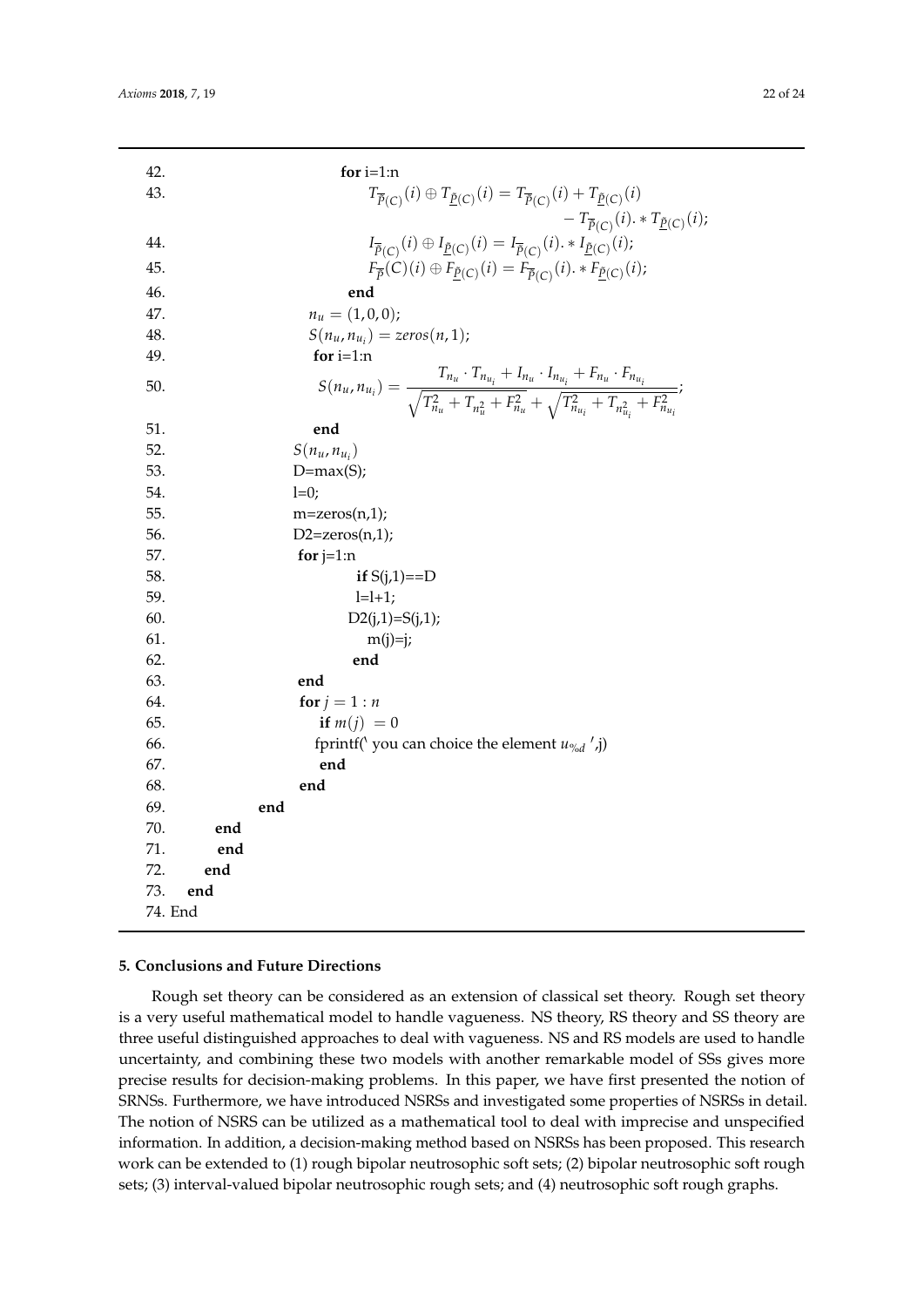**Author Contributions:** Muhammad Akram and Sundas Shahzadi conceived and designed the experiments; Florentin Smarandache analyzed the data; Sundas Shahzadi wrote the paper.

**Conflicts of Interest:** The authors declare no conflict of interest.

### **References**

- <span id="page-22-0"></span>1. Smarandache, F. *Neutrosophy: Neutrosophic Probability, Set, and Logic*; American Research Press: Rehoboth, DE, USA, 1998; 105p.
- <span id="page-22-1"></span>2. Wang, H.; Smarandache, F.; Zhang, Y.; Sunderraman, R. Single-valued neutrosophic sets. *Multispace Multistruct.* **2010**, *4*, 410–413.
- <span id="page-22-2"></span>3. Ye, J. Multicriteria decision-making method using the correlation coefficient under single-valued neutrosophic environment. *Int. J. Gen. Syst.* **2013**, *42*, 386–394.
- 4. Ye, J. Improved correlation coefficients of single valued neutrosophic sets and interval neutrosophic sets for multiple attribute decision making. *J. Intell. Fuzzy Syst.* **2014**, *27*, 2453–2462.
- <span id="page-22-3"></span>5. Ye, J.; Fu, J. Multi-period medical diagnosis method using a single valued neutrosophic similarity measure based on tangent function. *Comput. Methods Prog. Biomed.* **2016**, *123*, 142–149.
- <span id="page-22-4"></span>6. Peng, J.J.; Wang, J.Q.; Zhang, H.Y.; Chen, X.H. An outranking approach for multi-criteria decision-making problems with simplified neutrosophic sets. *Appl. Soft Comput.* **2014**, *25*, 336–346.
- <span id="page-22-5"></span>7. Molodtsov, D.A. Soft set theory-first results. *Comput. Math. Appl.* **1999**, *37*, 19–31.
- <span id="page-22-6"></span>8. Maji, P.K.; Biswas, R.; Roy, A.R. Fuzzy soft sets. *J. Fuzzy Math.* **2001**, *9*, 589–602.
- 9. Maji, P.K.; Biswas, R.; Roy, A.R. Intuitionistic fuzzy soft sets. *J. Fuzzy Math.* **2001**, *9*, 677–692.
- <span id="page-22-7"></span>10. Maji, P.K. Neutrosophic soft set. *Ann. Fuzzy Math. Inform.* **2013**, *5*, 157–168.
- <span id="page-22-8"></span>11. Babitha, K.V.; Sunil, J.J. Soft set relations and functions. *Comput. Math. Appl.* **2010**, *60*, 1840–1849.
- <span id="page-22-9"></span>12. Sahin, R.; Kucuk, A. On similarity and entropy of neutrosophic soft sets. *J. Intell. Fuzzy Syst. Appl. Eng. Technol.* **2014**, *27*, 2417–2430.
- <span id="page-22-10"></span>13. Pawlak, Z. Rough sets. *Int. J. Comput. Inf. Sci.* **1982**, *11*, 341–356.
- <span id="page-22-11"></span>14. Ali, M. A note on soft sets, rough sets and fuzzy soft sets. *Appl. Soft Comput.* **2011**, *11*, 3329–3332.
- <span id="page-22-12"></span>15. Feng, F.; Liu, X.; Leoreanu-Fotea, B.; Jun, Y.B. Soft sets and soft rough sets. *Inf. Sci.* **2011**, *181*, 1125–1137.
- <span id="page-22-13"></span>16. Shabir, M.; Ali, M.I.; Shaheen, T. Another approach to soft rough sets. *Knowl.-Based Syst.* **2013**, *40*, 72–80.
- <span id="page-22-14"></span>17. Feng, F.; Li, C.; Davvaz, B.; Ali, M.I. Soft sets combined with fuzzy sets and rough sets: A tentative approach. *Soft Comput.* **2010**, *14*, 899–911.
- <span id="page-22-15"></span>18. Dubois, D.; Prade, H. Rough fuzzy sets and fuzzy rough sets. *Int. J. Gen. Syst.* **1990**, *17*, 191–209.
- <span id="page-22-16"></span>19. Meng, D.; Zhang, X.; Qin, K. Soft rough fuzzy sets and soft fuzzy rough sets. *Comput. Math. Appl.* **2011**, *62*, 4635–4645.
- <span id="page-22-17"></span>20. Sun, B.Z.; Ma, W.; Liu, Q. An approach to decision making based on intuitionistic fuzzy rough sets over two universes. *J. Oper. Res. Soc.* **2013**, *64*, 1079–1089.
- <span id="page-22-18"></span>21. Sun, B.Z.; Ma, W. Soft fuzzy rough sets and its application in decision making. *Artif. Intell. Rev.* **2014**, *41*, 67–80.
- <span id="page-22-19"></span>22. Zhang, X.; Dai, J.; Yu, Y. On the union and intersection operations of rough sets based on various approximation spaces. *Inf. Sci.* **2015**, *292*, 214–229.
- 23. Zhang, H.; Shu, L. Generalized intuitionistic fuzzy rough set based on intuitionistic fuzzy covering. *Inf. Sci.* **2012**, *198*, 186–206.
- <span id="page-22-20"></span>24. Zhang, X.; Zhou, B.; Li, P. A general frame for intuitionistic fuzzy rough sets. *Inf. Sci.* **2012**, *216*, 34–49.
- <span id="page-22-21"></span>25. Zhang, H.; Shu, L.; Liao, S. Intuitionistic fuzzy soft rough set and its application in decision making. *Abstr. Appl. Anal.* **2014**, *2014*, 13.
- <span id="page-22-22"></span>26. Zhang, H.; Xiong, L.; Ma, W. Generalized intuitionistic fuzzy soft rough set and its application in decision making. *J. Comput. Anal. Appl.* **2016**, *20*, 750–766.
- <span id="page-22-23"></span>27. Broumi, S.; Smarandache, F. Interval-valued neutrosophic soft rough sets. *Int. J. Comput. Math.* **2015**, *2015*, 232919.
- <span id="page-22-24"></span>28. Broumi, S.; Smarandache, F.; Dhar, M. Rough Neutrosophic sets. *Neutrosophic Sets Syst.* **2014**, *3*, 62–67.
- <span id="page-22-25"></span>29. Yang, H.L.; Zhang, C.L.; Guo, Z.L.; Liu, Y.L.; Liao, X. A hybrid model of single valued neutrosophic sets and rough sets: Single valued neutrosophic rough set model. *Soft Comput.* **2016**, *21*, 6253–6267.